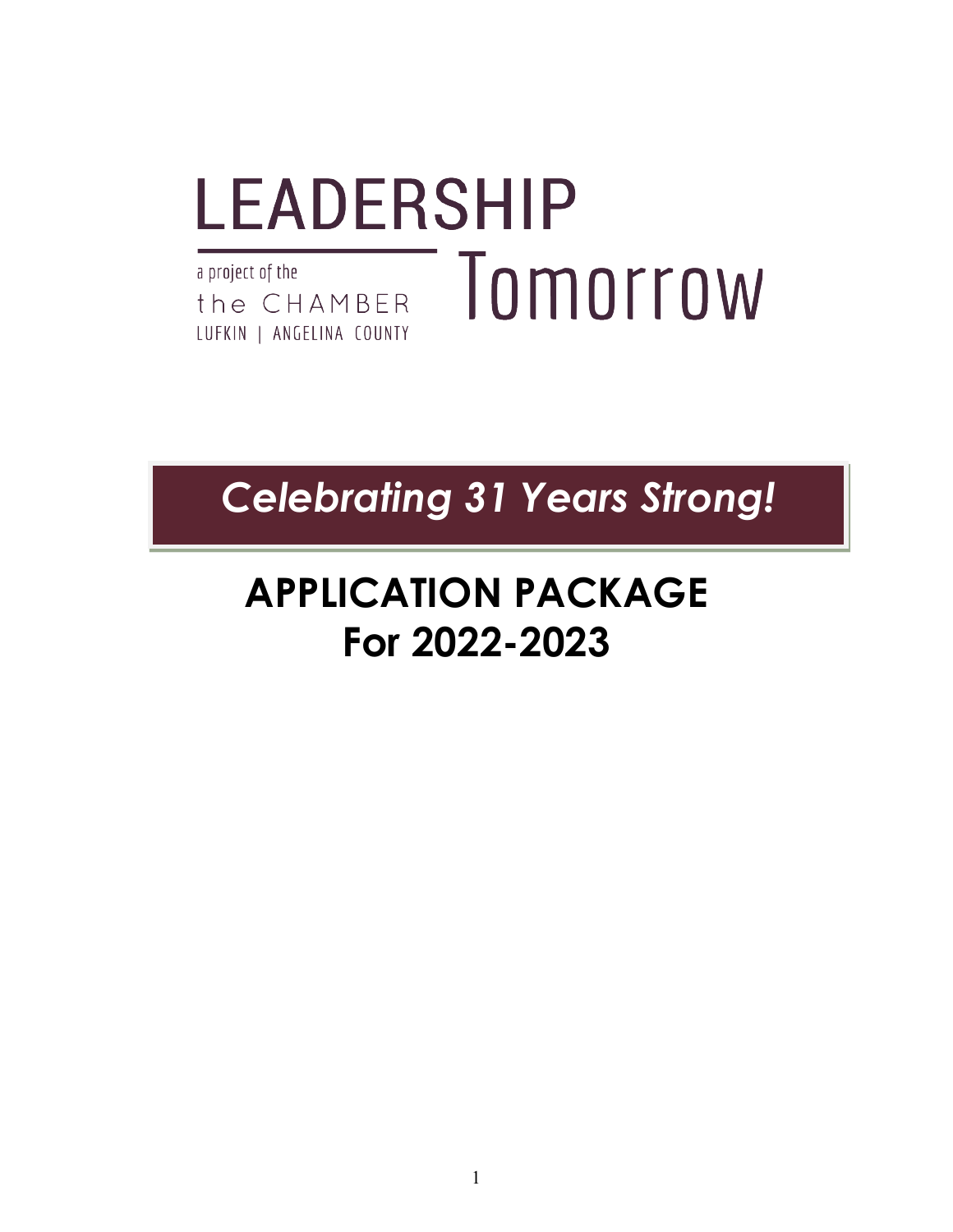### **TABLE OF CONTENTS**

|                                                                                     | <b>Pages</b> |
|-------------------------------------------------------------------------------------|--------------|
| For your use                                                                        |              |
| To be completed by applicant                                                        |              |
| For your use                                                                        |              |
| To be completed by principal or counselor                                           |              |
| To be completed by sponsor                                                          |              |
| Notice to Extra-Curricular Activities Leaders 20<br>Give copies to activity leaders |              |
| To be signed by applicant and parent                                                |              |
| To be signed by applicant and parent                                                |              |
| For your use                                                                        |              |

#### **INPORTANT INFORMATION**

Applications will be reviewed in confidence. **Deadline for applying is April 4th, 2022**

#### **Return Application to: Leadership Tomorrow**

c/o Lufkin/Angelina County Chamber of Commerce 1615 South Chestnut Street • Lufkin, Texas 75901 Attn: Jessica Hill

Applicants will be notified in writing of their acceptance into the program by **August 2nd**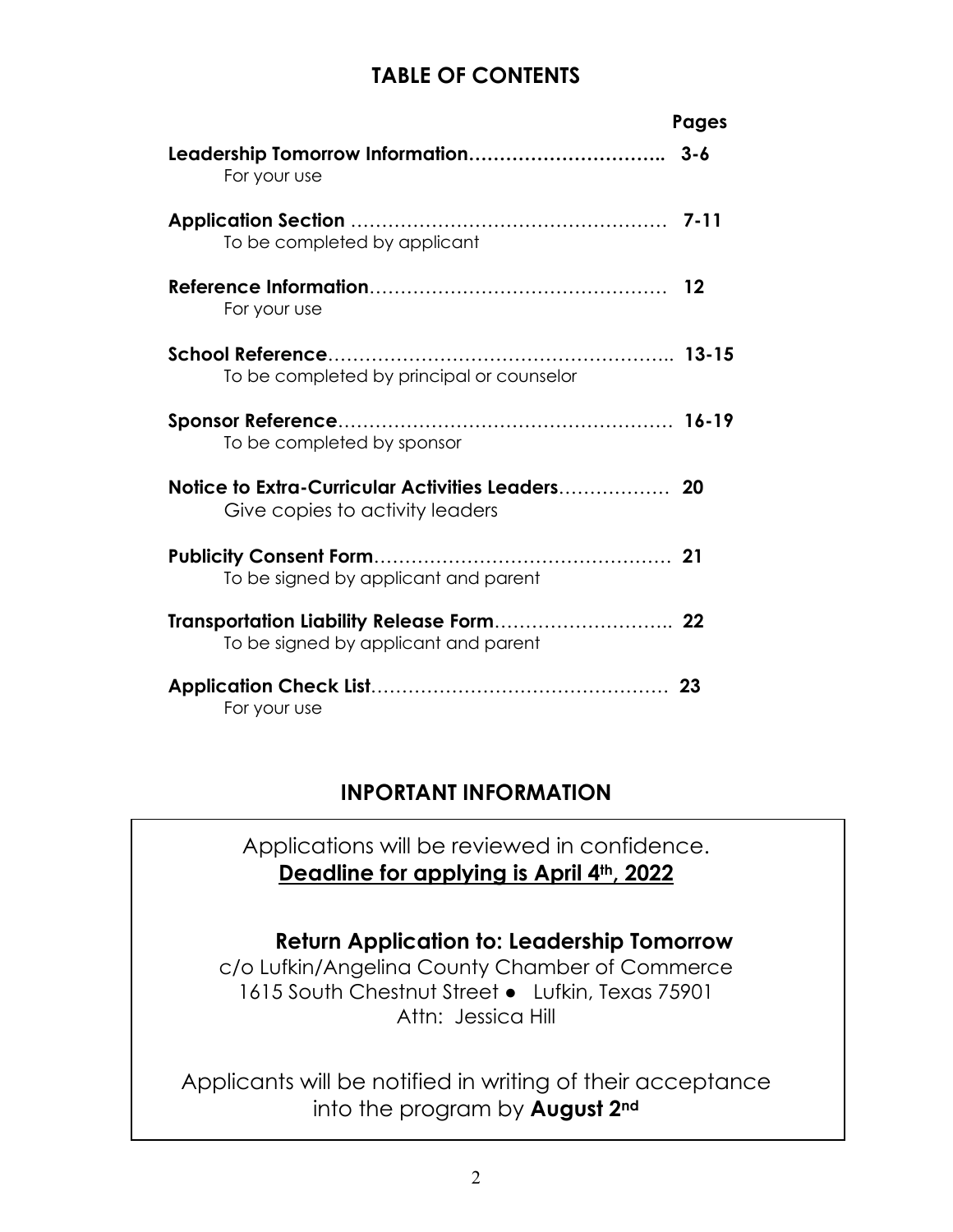

#### **PLEASE READ THIS INFORMATION BEFORE STARTING APPLICATION.**

#### **THE MISSION:**

The Leadership Tomorrow Program is designed to develop community awareness, decisionmaking skills and leadership abilities in those teenagers who have untapped potential in these areas.

#### **THE PROGRAM:**

Leadership Tomorrow will consist of seven sessions, held once per month, from September through April each year. The group also participates in a leadership forum and team building day plus a day of team building and a leadership forum. Sessions will cover such topics as leadership skills, justice, order, politics, business opportunities and challenges, decision making, social issues, and team-building activities. Most sessions will begin at 8:00 a.m. and end by 3:00 p.m. with lunch and transportation provided. Students are required to use transportation provided by the program (school buses) and are not allowed to drive their personal vehicles during sessions.

#### **OBJECTIVES:**

- To develop leadership skills and to promote community awareness and education.
- To allow students to spend time with local businesses and industries, to view issues and requirements of the workplace,
- To learn of potential career opportunities.

#### **APPLICANTS:**

- Must be classified as sophomores at the time of application submission and will be entering their junior year in high school at the time the program begins in September. The school or home school must be in Angelina County and the student must be a resident of Angelina County.
- Show leadership potential in the school, church or community activities and associations. It is not necessary that a student be an active leader at the time of application, only that he/she be interested in learning how to lead and be willing to develop his/her potential.
- **Be available to attend all sessions. The Team Building Day is mandatory!** If a conflict should arise after submission of application, please contact the Director of Leadership Programs immediately.
- Have transportation to and from the sessions on the dates indicated.
- Pay \$75 (non-refundable) student fee to help cover cost of program.

• Must secure a corporate sponsor to pay \$200 (non-refundable) to help cover cost of the program.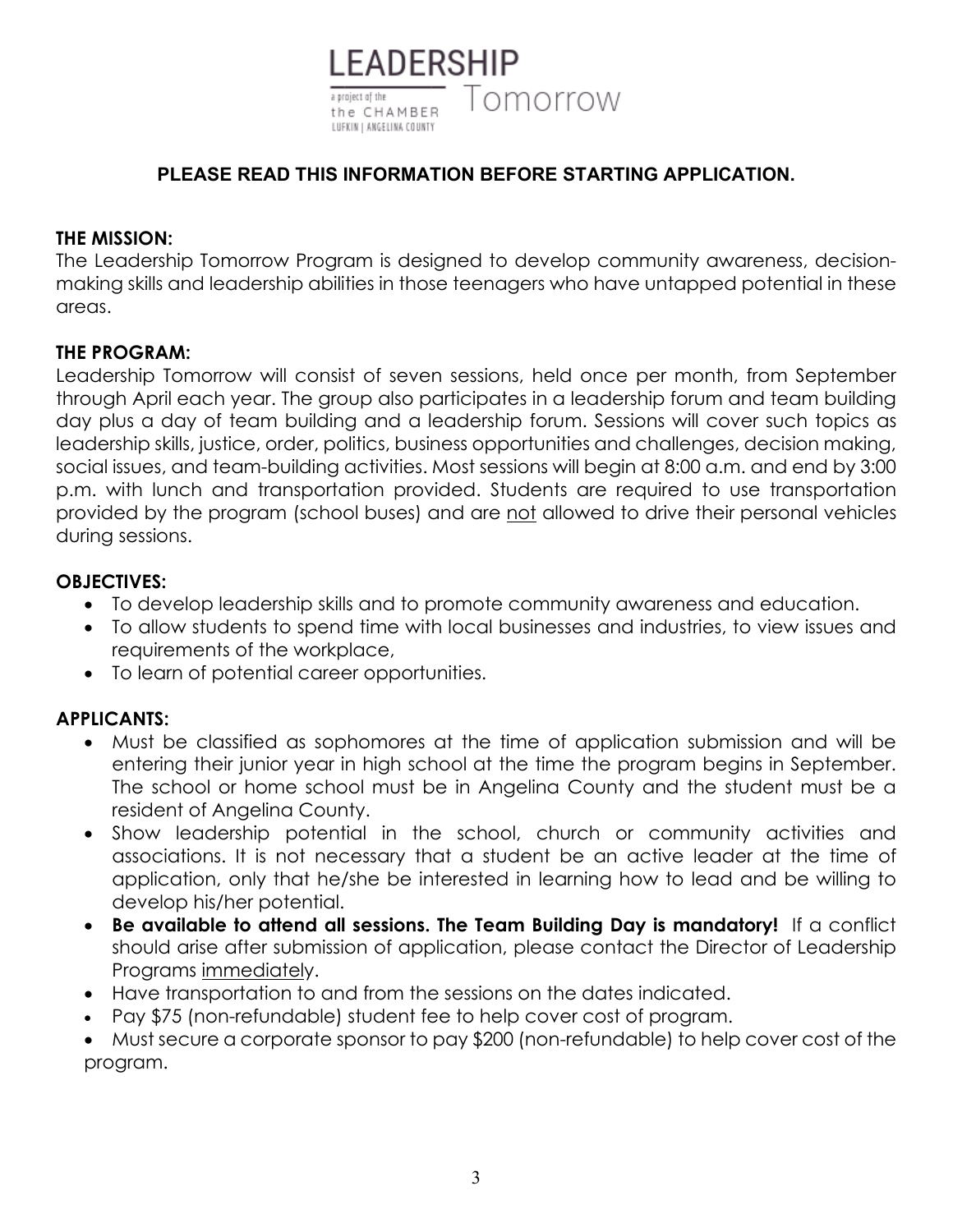#### **ELIGIBILITY**

Applicant must meet the following requirements to apply for the program:

- Be enrolled in an Angelina County high school, (public, private, charter, or home school) in his or her junior year at the start of the program.
- Be a resident of Angelina County

#### Interested students should:

- Demonstrate leadership potential in school community or family activities, but not necessarily already in leadership positions.
- Express an interest in furthering their knowledge of the Angelina County area.
- **Commit to 100% attendance at all sessions, team building day, and community volunteer assignments.**
- Receive a reference from his or her principal or counselor and corporate sponsor, along with the principal and parent's written approval. Other References may be required.
- Acquire a corporate sponsor.

#### **TO APPLY:**

- **Applicant must:**
	- a. Check your calendar and talk with your family to be sure that you will be in town and available to attend all sessions as listed in the PROGRAM CALENDAR. **100% attendance is expected at all sessions and team building day.**
	- b. Have your parent or legal guardian sign the application for parental permission.
	- c. Ask your principal or counselor to complete the enclosed reference form and return it to the Chamber of Commerce office.
	- d. Secure a corporate sponsor. This can be any businessperson or individual willing to pay the sponsor fee. Provide a copy of the reference form to your corporate sponsor; ask him to return it to Jessica Hill at the Lufkin/Angelina County Chamber of Commerce. If your sponsor does not know you, refer to instructions in the application.
	- e. Students who have exhausted avenues for acquiring a sponsor may apply for assistance and attach the request behind the application.
	- f. Pay \$75 non-refundable entry fee upon notification of student's selection/acceptance. **DO NOT ENCLOSE FEE WITH APPLICATION. Fees will not be accepted until the class has been selected.**
	- g. Complete all consent forms attached to application.
	- h. Provide a Leadership Tomorrow schedule to all extra-curricular activity leaders.
	- i. Fill out the application form completely and return it to the Lufkin/Angelina Chamber of Commerce by to **April 4, 2022.**
	- j. Only complete applications, accompanied by the two or 3 required reference forms, will be considered.

#### • **Principal or High School Counselor must:**

- a. Complete reference form, including signature and date.
- b. Return reference to Jessica Hill at the Lufkin/Angelina County Chamber of Commerce.
- **Corporate sponsor must:** 
	- a. Complete reference form, billing information, and sign.
	- b. Pay \$200 sponsor non-refundable fee when billed upon student's acceptance.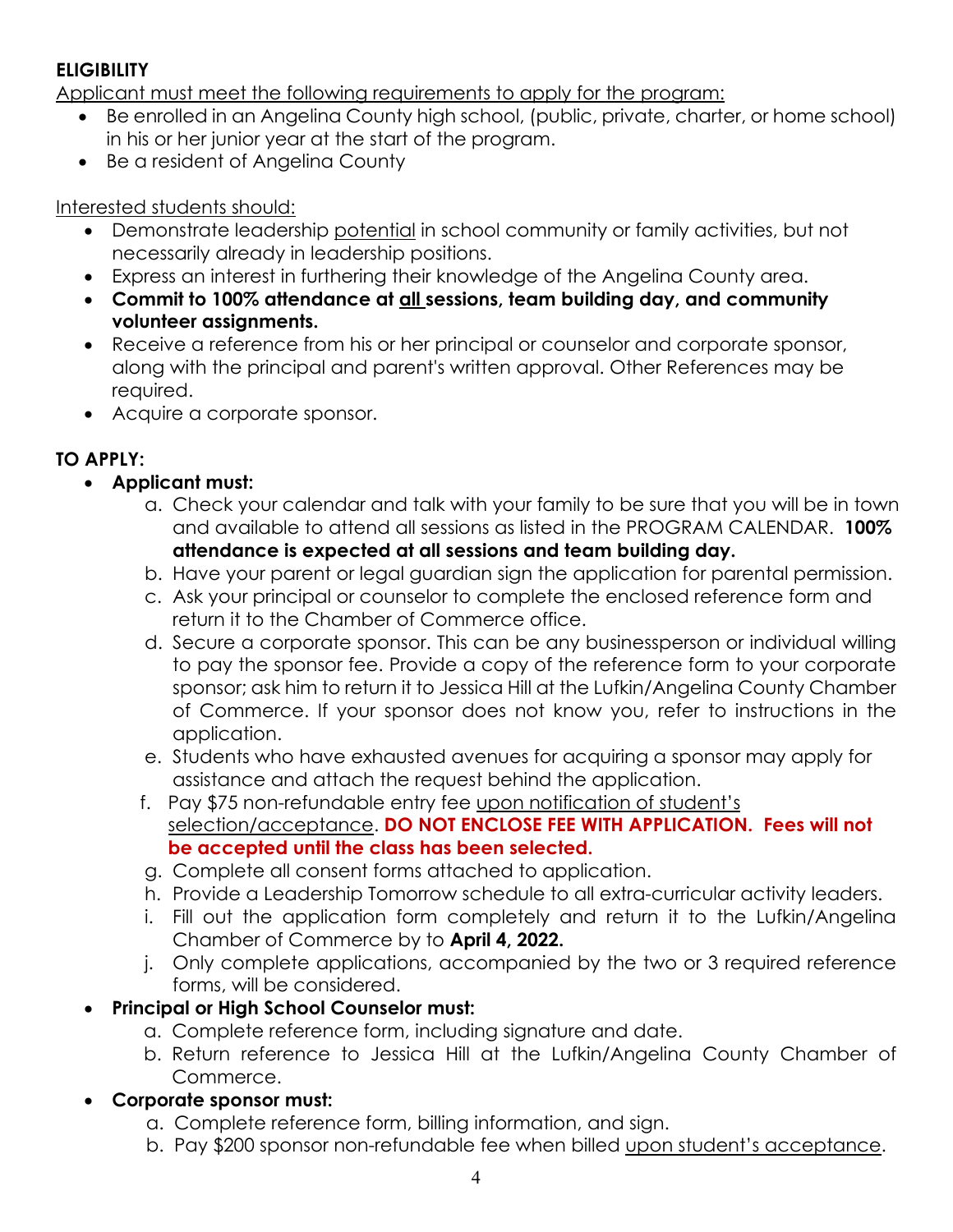#### **SELECTION PROCESS**

- The Committee will review applications and make selections using the objectives of Leadership Tomorrow as a guide and the students' references.
- Applicants may be interviewed, if needed, for the Committee to reach a final decision.
- All applications will remain confidential.
- Applicants will be notified in writing of their status with the program by August 1st.
- Class size will be limited to a maximum of 25 students**.**

#### **PAYMENT**

- Applicant will be expected to pay \$75 to cover program costs, upon notification of acceptance into the program, *not before acceptance.*
- Corporate sponsors will be invoiced for their \$200 sponsorship *when applicant is accepted*.

#### **COMMUNITY VOLUNTEER PROJECTS**

- *September 15-18, 2022 - Texas State Forest Festival*
- Participants will need to complete 5 hours of volunteer service at the Texas State Festival.
- *January 2023 - CHAMBER BANQUET (Pitser Garrison Convention Center)*  The class will be assisting the caterer and will be guest waiters for the annual banquet--an opportunity to see a year in review for Angelina County.
- *March 2023 – Volunteer Service Project* Class will participate in a Chamber organized volunteer service project.

#### • *PRIOR TO MARCH 1, 2023*

*P*articipants will need to complete 4 hours (in addition to the 5 hours served at the TSFF) of volunteer service on the project of their selection from the Angelina Coalition Interagency list.

**The following application must be completed in full and returned to the Lufkin/Angelina County Chamber of Commerce by 5:00 PM on April 4, 2022 before student will be considered for the program.**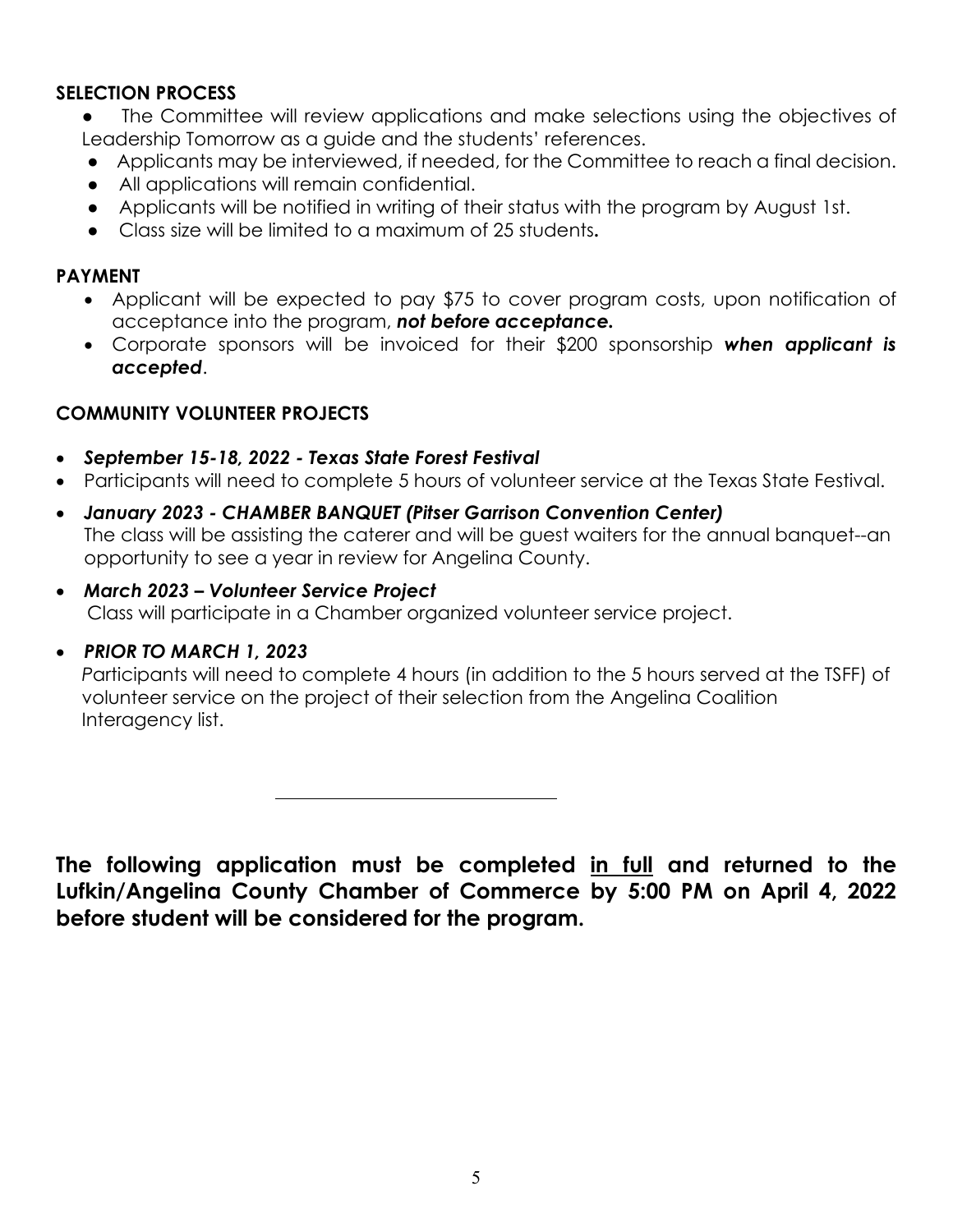#### **PROGRAM CALENDAR**

#### *(Dates may change when school district testing calendars become available.)*

| September 6, 2022         | <b>OPENING RECEPTION</b>     | $5:30$ PM $-6:45$ PM  |
|---------------------------|------------------------------|-----------------------|
| September 7, 2022         | <b>LEADERSHIP FORUM</b>      | $8:00$ AM $-3:00$ PM  |
| <b>September 10, 2022</b> | <b>TEAM BUILDING DAY</b>     | $9:00$ AM $- 2:00$ PM |
| September 15-18, 2022     | <b>TSFF</b>                  | $9:00$ AM $- 2:00$ PM |
| <b>October 5, 2022</b>    | <b>REGULAR SESSION DAY</b>   | $8:00$ AM $-3:00$ PM  |
| November 2, 2022          | <b>REGULAR SESSION DAY</b>   | $8:00$ AM $-3:00$ PM  |
| December 7, 2022          | <b>REGULAR SESSION DAY</b>   | $8:00$ AM $-3:00$ PM  |
| <b>January 11, 2023</b>   | <b>REGULAR SESSION DAY</b>   | 8:00 AM-3:00 PM       |
| January __ 2023 TBA       | <b>CHAMBER BANQUET</b>       | 5:00 PM-8:30 PM       |
| <b>February 1, 2023</b>   | <b>REGULAR SESSION DAY</b>   | $8:00$ AM $-3:00$ PM  |
| March 1, 2023             | <b>REGULAR SESSION DAY</b>   | $8:00$ AM $-3:00$ PM  |
| March __, 2023            | <b>VOLUNTEER PROJECT DAY</b> | $8:00$ AM $-3:00$ PM  |
| April 5, 2023             | <b>REGULAR SESSION DAY</b>   | $8:00$ AM $-3:00$ PM  |
| April 17, 2023            | <b>GRADUATION</b>            | $6:00$ PM $-8:30$ PM  |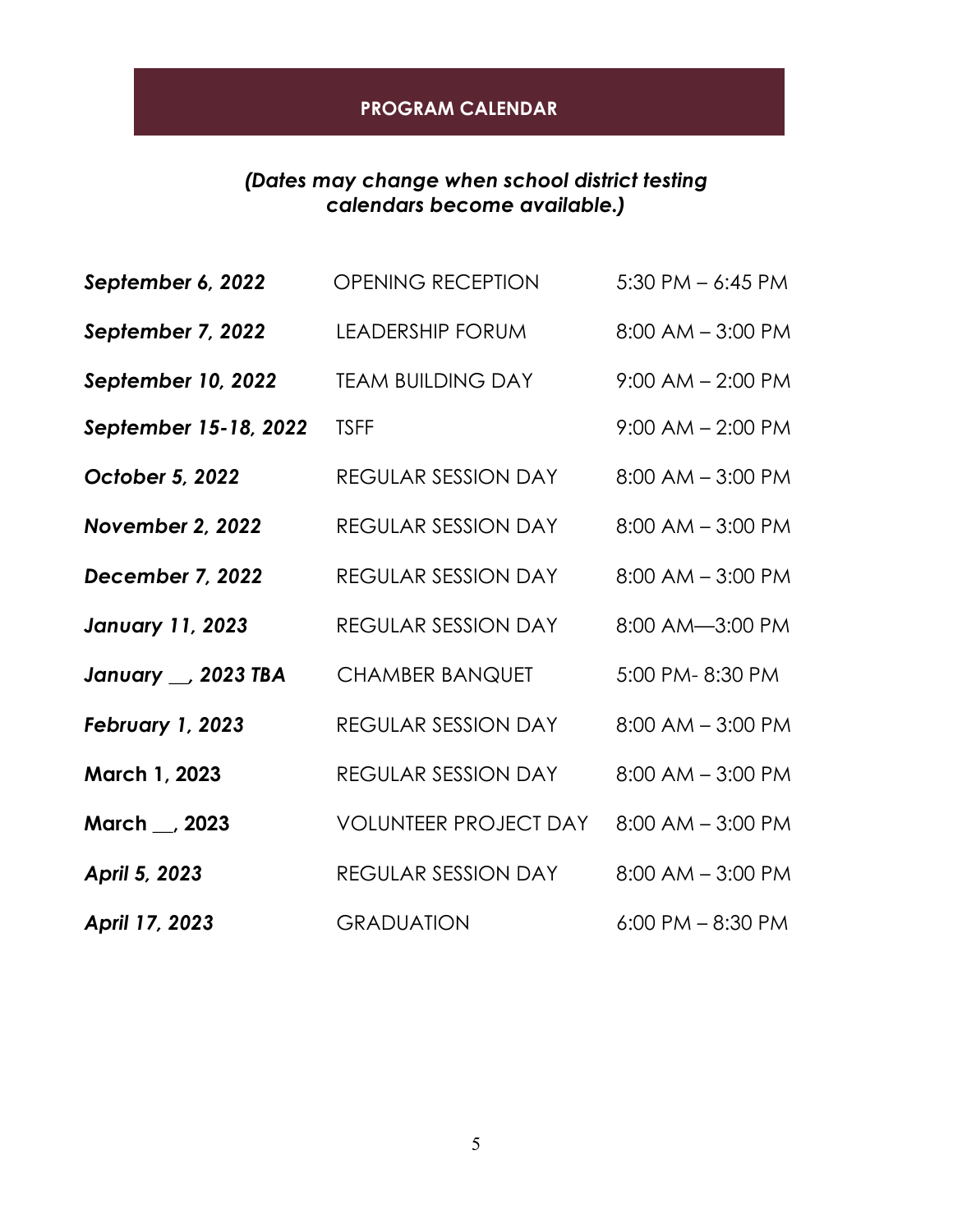#### **APPLICATION FORM TO BE COMPLETED BY STUDENT**

#### **(Please type or print in BLACK ink—do NOT use pencil)**

| <b>Personal Information</b>  |                                                                                                                                                                                                                                                                                                                                                                     |      |  |
|------------------------------|---------------------------------------------------------------------------------------------------------------------------------------------------------------------------------------------------------------------------------------------------------------------------------------------------------------------------------------------------------------------|------|--|
| Student's Name               |                                                                                                                                                                                                                                                                                                                                                                     |      |  |
| First                        | Middle                                                                                                                                                                                                                                                                                                                                                              | Last |  |
|                              |                                                                                                                                                                                                                                                                                                                                                                     |      |  |
|                              | Unisex T-Shirt Size _____________________Birth date ______________________________Gender _________________                                                                                                                                                                                                                                                          |      |  |
|                              | $\begin{picture}(20,10) \put(0,0){\vector(1,0){100}} \put(15,0){\vector(1,0){100}} \put(15,0){\vector(1,0){100}} \put(15,0){\vector(1,0){100}} \put(15,0){\vector(1,0){100}} \put(15,0){\vector(1,0){100}} \put(15,0){\vector(1,0){100}} \put(15,0){\vector(1,0){100}} \put(15,0){\vector(1,0){100}} \put(15,0){\vector(1,0){100}} \put(15,0){\vector(1,0){100}} \$ |      |  |
|                              |                                                                                                                                                                                                                                                                                                                                                                     |      |  |
|                              |                                                                                                                                                                                                                                                                                                                                                                     |      |  |
|                              | School Phone____________________________                                                                                                                                                                                                                                                                                                                            |      |  |
|                              |                                                                                                                                                                                                                                                                                                                                                                     |      |  |
|                              | (Please print email address legibly.) <b>ACCOCET ACCOMMENT</b> is mandatory for communication                                                                                                                                                                                                                                                                       |      |  |
| <b>EMERGENCY INFORMATION</b> |                                                                                                                                                                                                                                                                                                                                                                     |      |  |
|                              |                                                                                                                                                                                                                                                                                                                                                                     |      |  |
|                              |                                                                                                                                                                                                                                                                                                                                                                     |      |  |
|                              |                                                                                                                                                                                                                                                                                                                                                                     |      |  |

#### **School Information**

Main area of interest in studies: \_\_\_\_\_\_\_\_\_\_\_\_\_\_\_\_\_\_\_\_\_\_\_\_\_\_\_\_\_\_\_\_\_\_\_\_\_\_\_\_\_\_\_\_\_\_\_\_\_\_\_\_\_\_\_\_\_\_\_\_\_\_\_\_\_\_\_\_\_

\_\_\_\_\_\_\_\_\_\_\_\_\_\_\_\_\_\_\_\_\_\_\_\_\_\_\_\_\_\_\_\_\_\_\_\_\_\_\_\_\_\_\_

\_\_\_\_\_\_\_\_\_\_\_\_\_\_\_\_\_\_\_\_\_\_\_\_\_\_\_\_\_\_\_\_\_\_\_\_\_\_\_\_\_\_\_

\_\_\_\_\_\_\_\_\_\_\_\_\_\_\_\_\_\_\_\_\_\_\_\_\_\_\_\_\_\_\_\_\_\_\_\_\_\_\_\_\_\_\_

List any special awards, honors or recognition for academic, school or community-related activities that you received from the 7th through 10th grades.

\_\_\_\_\_\_\_\_\_\_\_\_\_\_\_\_\_\_\_\_\_\_\_\_\_\_\_\_\_\_\_\_\_\_\_\_\_\_\_\_\_\_\_

\_\_\_\_\_\_\_\_\_\_\_\_\_\_\_\_\_\_\_\_\_\_\_\_\_\_\_\_\_\_\_\_\_\_\_\_\_\_\_\_\_\_\_

\_\_\_\_\_\_\_\_\_\_\_\_\_\_\_\_\_\_\_\_\_\_\_\_\_\_\_\_\_\_\_\_\_\_\_\_\_\_\_\_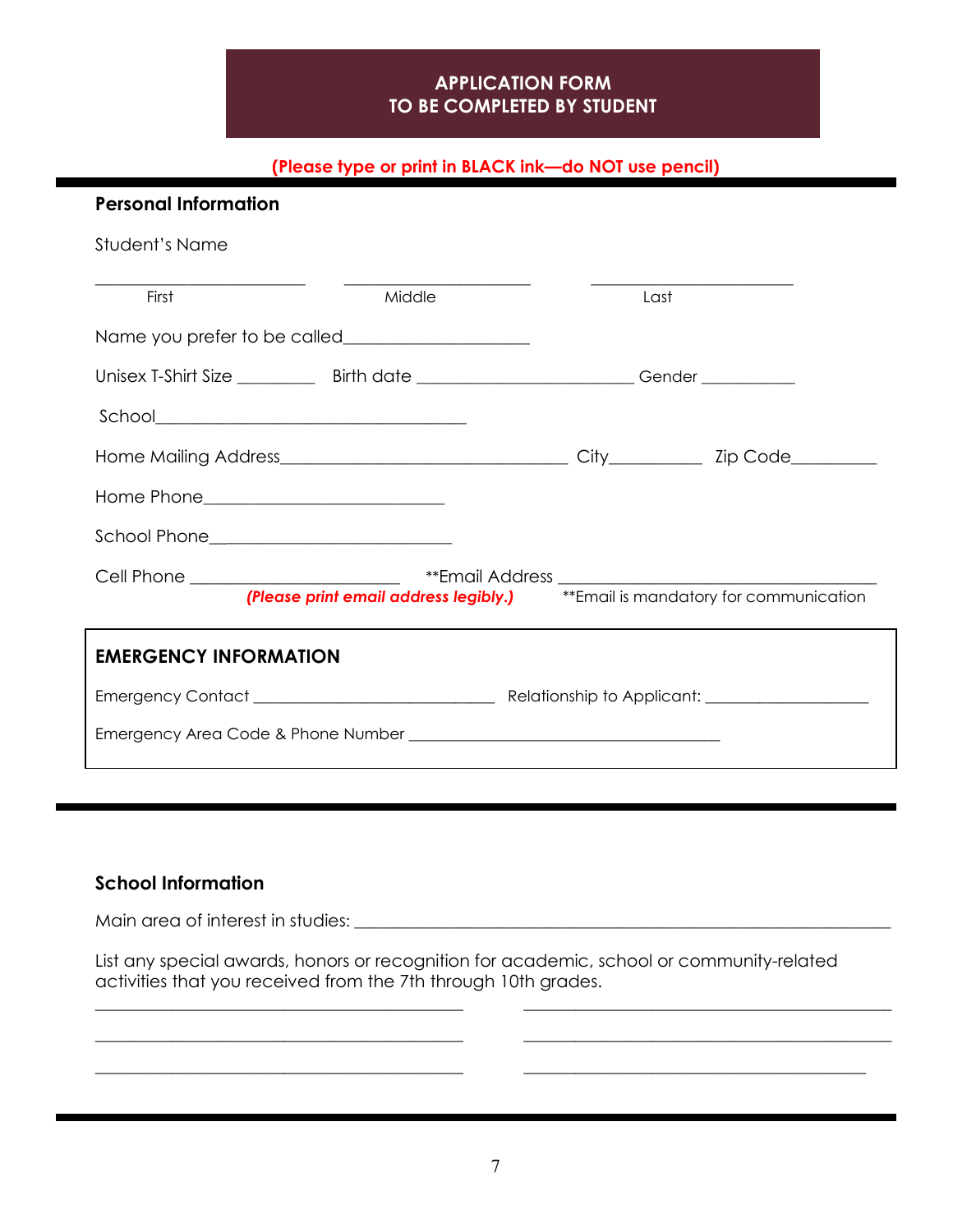#### **Organizations and Activities**

Please list in order of importance to you school, volunteer, religious, social, athletic or other activities or organizations in which you have participated during the last four years.

| <b>Organizations/Activities</b> | What was your involvement? | What grade were you in? |
|---------------------------------|----------------------------|-------------------------|
|                                 |                            |                         |
|                                 |                            |                         |
|                                 |                            |                         |

#### **Work Experience**

List any part-time job experience, paid or volunteer, and briefly tell what it involved.

Do you currently have a part-time job? \_\_\_\_\_\_\_\_\_ How many hours per week? \_\_\_\_\_\_\_\_\_\_\_\_

Would your job interfere with your attendance at Leadership Tomorrow? \_\_\_\_\_\_\_\_\_\_

#### **Concurrent College Classes**

*We cannot confirm acceptance into the program without this information.* 

Do you plan to take any concurrent college classes during your junior year in high school? \_\_\_\_ Yes \_\_\_\_ No

Would any of your concurrent classes interfere with the Leadership Tomorrow schedule?

| Yes | Νo |
|-----|----|
|-----|----|

Please list any conflicting classes on Leadership Tomorrow Wednesdays and the time of class.

| <b>Classes Applicant Will Be Taking</b>                                                           | <b>Starting and Ending Time</b> | Day(s) of the Week |
|---------------------------------------------------------------------------------------------------|---------------------------------|--------------------|
|                                                                                                   |                                 |                    |
|                                                                                                   |                                 |                    |
| Note: Outside courses with conflicting schedules could affect eligibility in Leadership Tomorrow. |                                 |                    |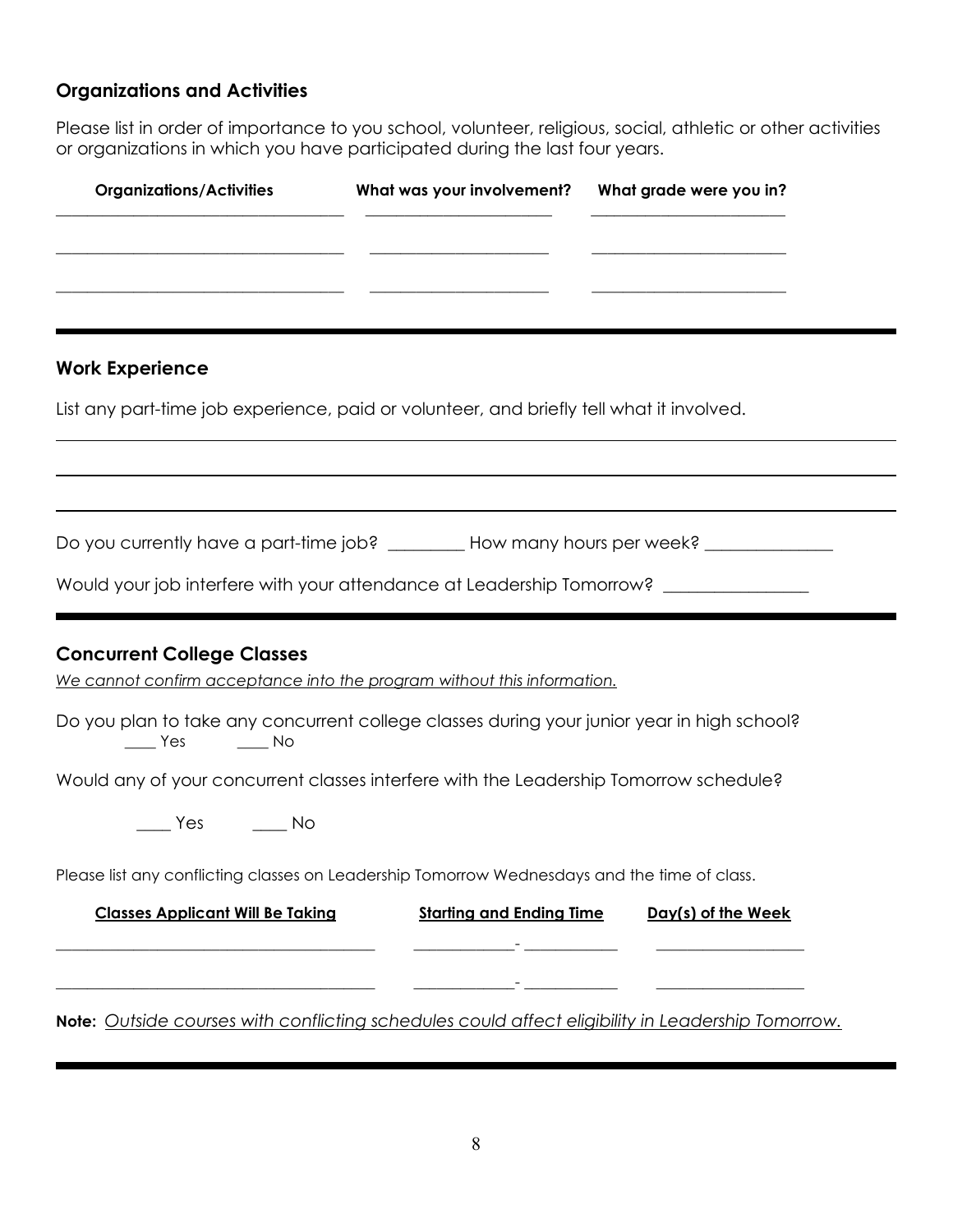#### **Transportation**

1. All sessions will begin and end at the Lufkin/Angelina County Chamber of Commerce (1615 S. Chestnut, Lufkin, TX 75901). Do you have transportation to and from the Chamber?

 $\frac{1}{1}$  Yes  $\frac{1}{2}$ No

2. Do you have a driver's license? \_\_\_\_\_\_\_\_ Yes \_\_\_\_\_\_ No

#### **General Information**

1. What three things concern you most about life in Angelina County?

2. What do you consider your primary strengths and talents?

3. What do you consider your primary weaknesses?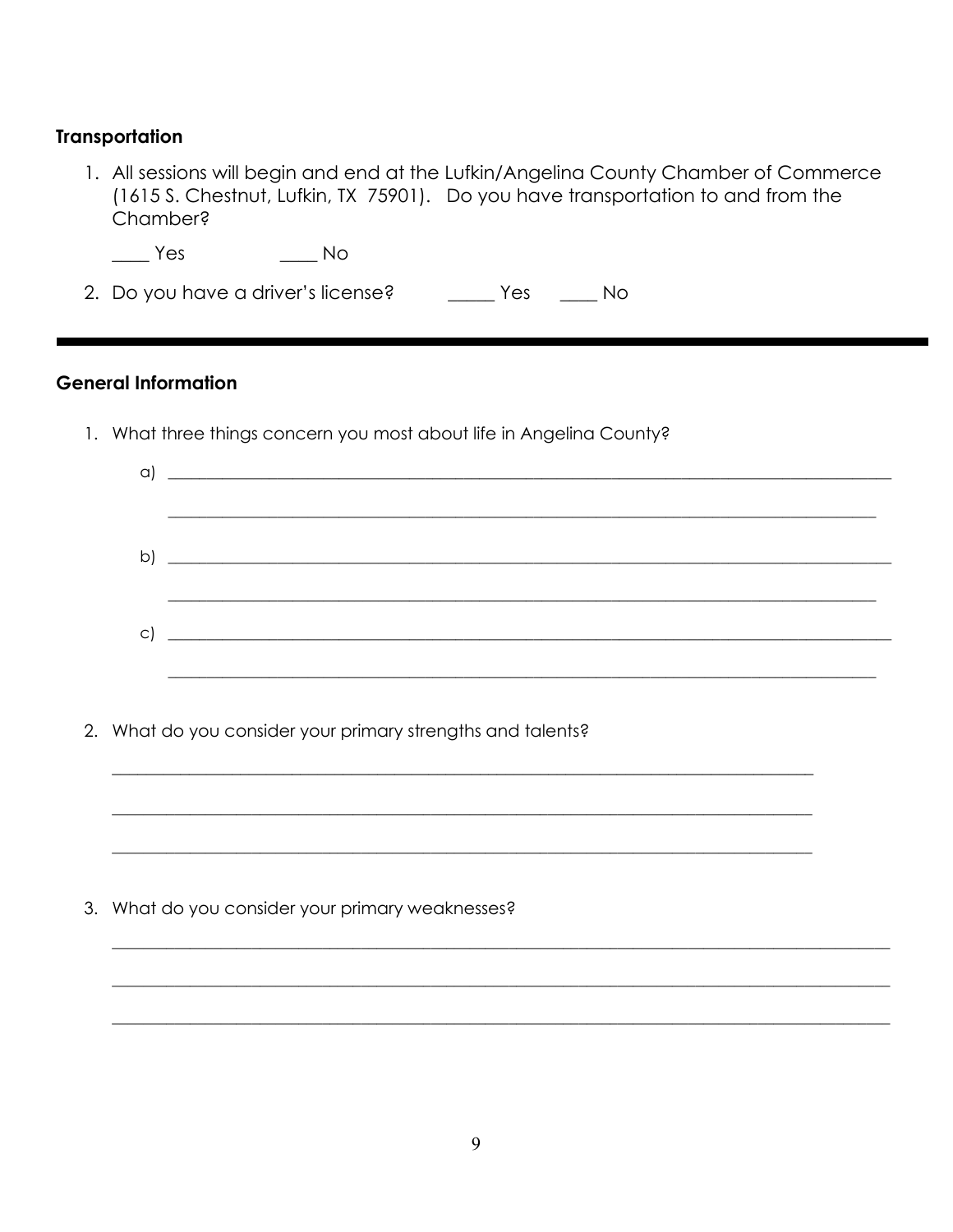|  |  |  |  |  |  | 4. Why do you want to participate in Leadership Tomorrow? |  |
|--|--|--|--|--|--|-----------------------------------------------------------|--|
|--|--|--|--|--|--|-----------------------------------------------------------|--|

|    | $\alpha$<br><u> 1989 - Johann Barn, mars ann an Cathracha ann an t-Aonaichte ann an t-Aonaichte ann an t-Aonaichte ann an t-A</u> |
|----|-----------------------------------------------------------------------------------------------------------------------------------|
|    | b)<br><u> 1989 - Johann Stoff, deutscher Stoff, der Stoff, der Stoff, der Stoff, der Stoff, der Stoff, der Stoff, der S</u>       |
|    | $\vert$ C)<br><u> 1989 - Jan Samuel Barbara, margaret eta biztanleria (h. 1989).</u>                                              |
|    |                                                                                                                                   |
| 5. | What would you like to gain from being in the Leadership Tomorrow program?                                                        |
|    |                                                                                                                                   |
|    |                                                                                                                                   |
|    | ,我们也不能在这里的人,我们也不能在这里的人,我们也不能在这里的人,我们也不能在这里的人,我们也不能在这里的人,我们也不能在这里的人,我们也不能在这里的人,我们也                                                 |
|    |                                                                                                                                   |
| 6. | Why should you be selected to be in the Leadership Tomorrow program?                                                              |
|    |                                                                                                                                   |
|    |                                                                                                                                   |
|    |                                                                                                                                   |
|    |                                                                                                                                   |
|    | <u> 1989 - Johann Harry Harry Harry Harry Harry Harry Harry Harry Harry Harry Harry Harry Harry Harry Harry Harry</u>             |
|    |                                                                                                                                   |
|    | Don't know yet.<br>$\Box$                                                                                                         |
|    |                                                                                                                                   |
|    | 8. What else would you like to tell us about yourself?                                                                            |
|    |                                                                                                                                   |
|    |                                                                                                                                   |
|    |                                                                                                                                   |
|    |                                                                                                                                   |

Essay

Please attach your response to the following by typing no more than one page.

Referring to Question #1, select one of the three concerns you listed. Discuss the issue and explain how you could make the issue better or correct the issue in our community.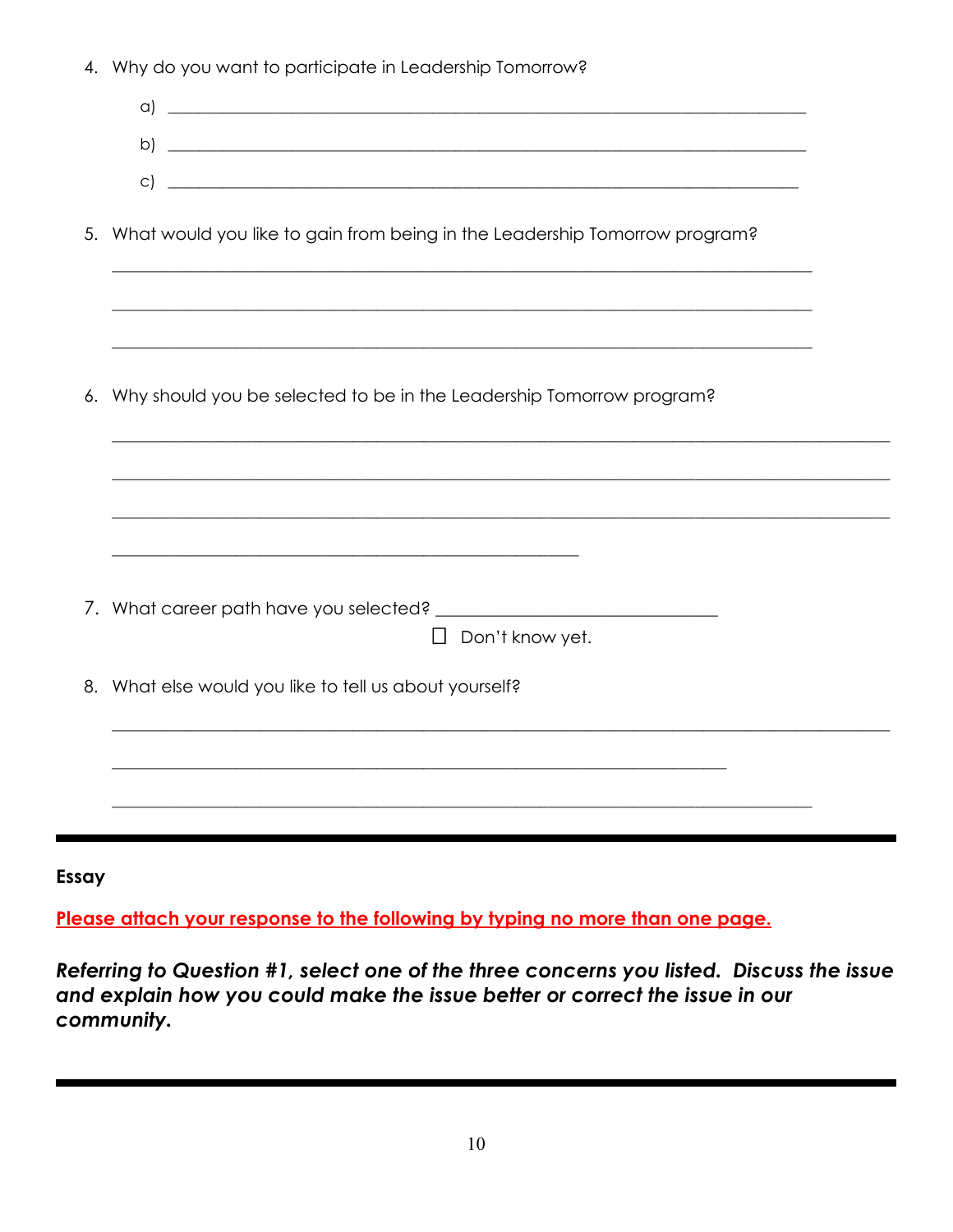### **Attendance**

**100% attendance is expected of each participant,** and school attendance credit will be granted for each Leadership Tomorrow session attended. If selected, do you make a commitment to attend each one of the program sessions, including the mandatory ropes course?

|      | Yes | <b>No</b> |
|------|-----|-----------|
|      |     |           |
|      |     |           |
| Date |     |           |

#### **Parental Permission and Waiver of Injury**

By signing this application, both the parent/guardian and the participant know that certain risks may result as a part of this program, both at the team building day and within the program itself. I release Fitt Life Gym, the Lufkin/Angelina County Chamber of Commerce, and any other involved parties and their staff, representatives and volunteers from all liability for any injury which may occur while participating in the Leadership Tomorrow Program.

I am also giving my permission for my son/daughter to participate in the Leadership Tomorrow program.

| Date___________________________________ |  |
|-----------------------------------------|--|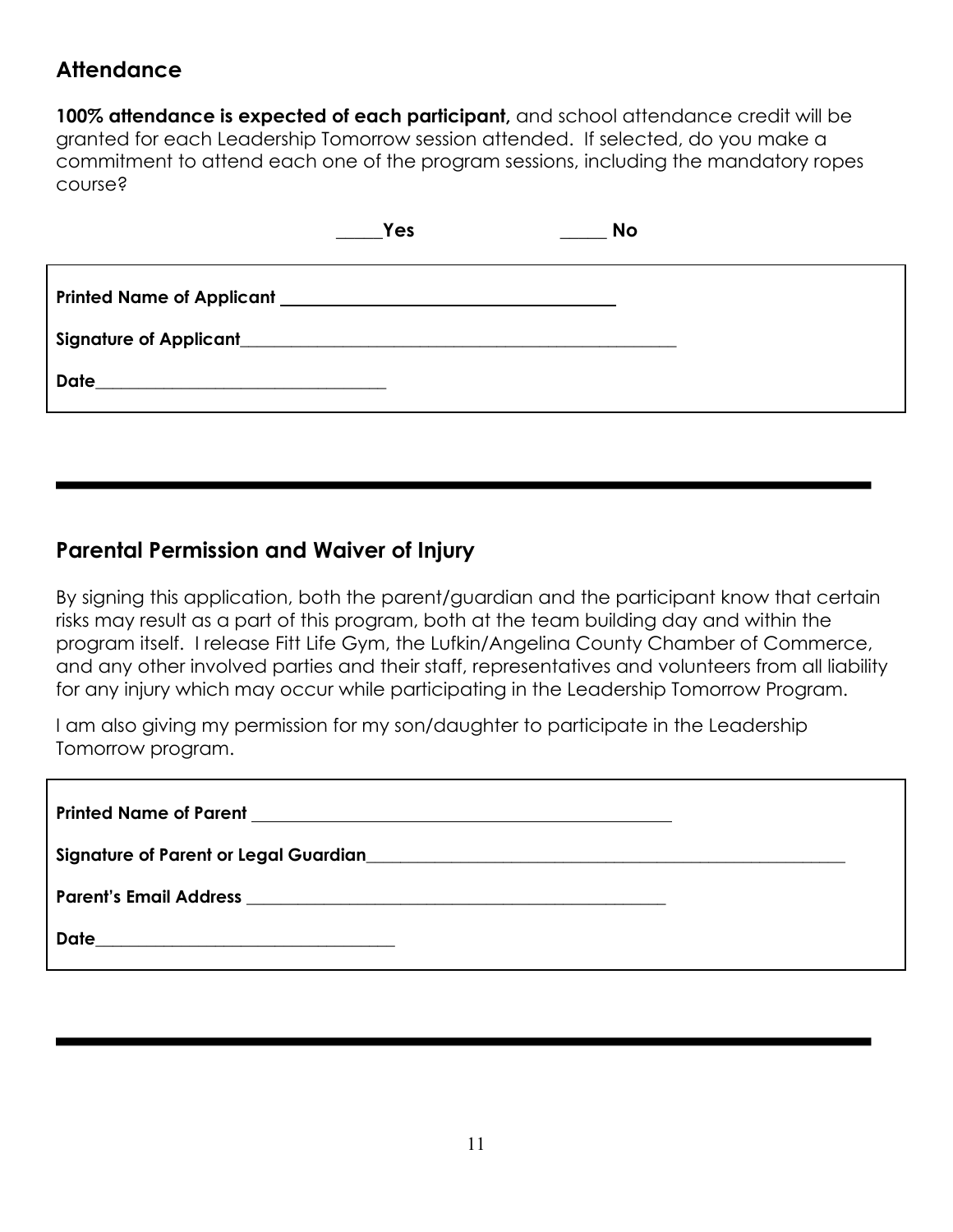#### **Reference Information**

A minimum of two (2) References are required. A third (3rd) one may be needed. See below.

#### **Reference from High School Principal or Counselor**

• Please have your high school principal or counselor complete the enclosed Reference Form.

If you are a home school student, please have an adult complete the Reference Form that:

- o Knows you well
- o Is not related
- o Does not live with you

*This information is confidential and should be delivered or mailed directly to Jessica Hill at the Lufkin/Angelina County Chamber of Commerce by the principal or counselor.*

#### **Reference from Corporate Sponsor**

- Please have your corporate sponsor complete the enclosed Corporate Sponsor Reference Form.
	- o **If your corporate sponsor does not know you OR is your parent**, please make sure
		- You or your sponsor note that on the Reference Form and
		- *Provide an additional letter of reference from an adult that is not related to you but knows you.* This should **not** be your principal or counselor. Be sure they include why you are a good candidate for the program.
	- o **If your parent is employed by your corporate sponsor**, your parent should **not** be the person completing the Reference Form.

*This information is confidential and can be mailed, emailed, or delivered to Jessica Hill at the Lufkin/Angelina County Chamber of Commerce by the corporate sponsor.*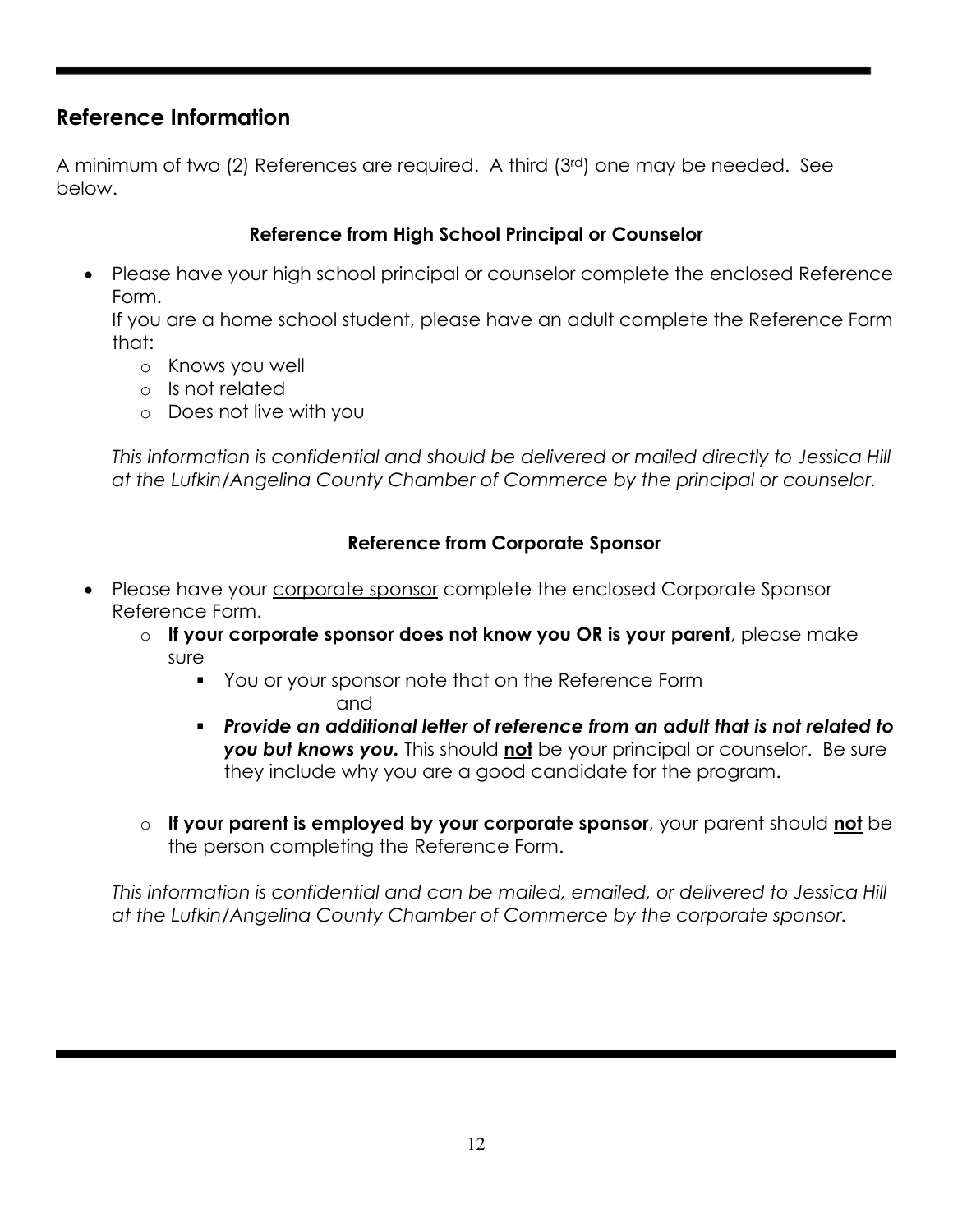#### **REFERENCE FORM #1**

#### **NEXT 2 PAGES TO BE COMPLETED BY PRINCIPAL OR COUNSELOR**

### **INSTRUCTIONS**

 **STUDENT:** Please complete the waiver at the top of page 14 and provide pages 14 and 15 to principal or counselor for completion.

#### **PRINCIPAL OR COUNSELOR: Please return the reference to:**

Jessica Hill Lufkin/Angelina County Chamber of Commerce 1615 S. Chestnut Lufkin, TX 75901

#### **REFERENCE FORM WAIVER SECTION TO BE COMPLETED BY STUDENT**

#### **TO THE APPLICANT: PLEASE TYPE OR PRINT**

STUDENT'S NAME

The Leadership Tomorrow Committee must receive this completed form by **April 4, 2022.** Be sure to give it to your high school principal or counselor as soon as you receive this application. The comments will be used for selection purposes. Please sign and date the waiver below:

Waiver of Access: I, the undersigned, waive the right of personal access to this reference.

Signature **Example 20** and the set of the set of the set of the Date of the Second Second Second Second Second Second Second Second Second Second Second Second Second Second Second Second Second Second Second Second Second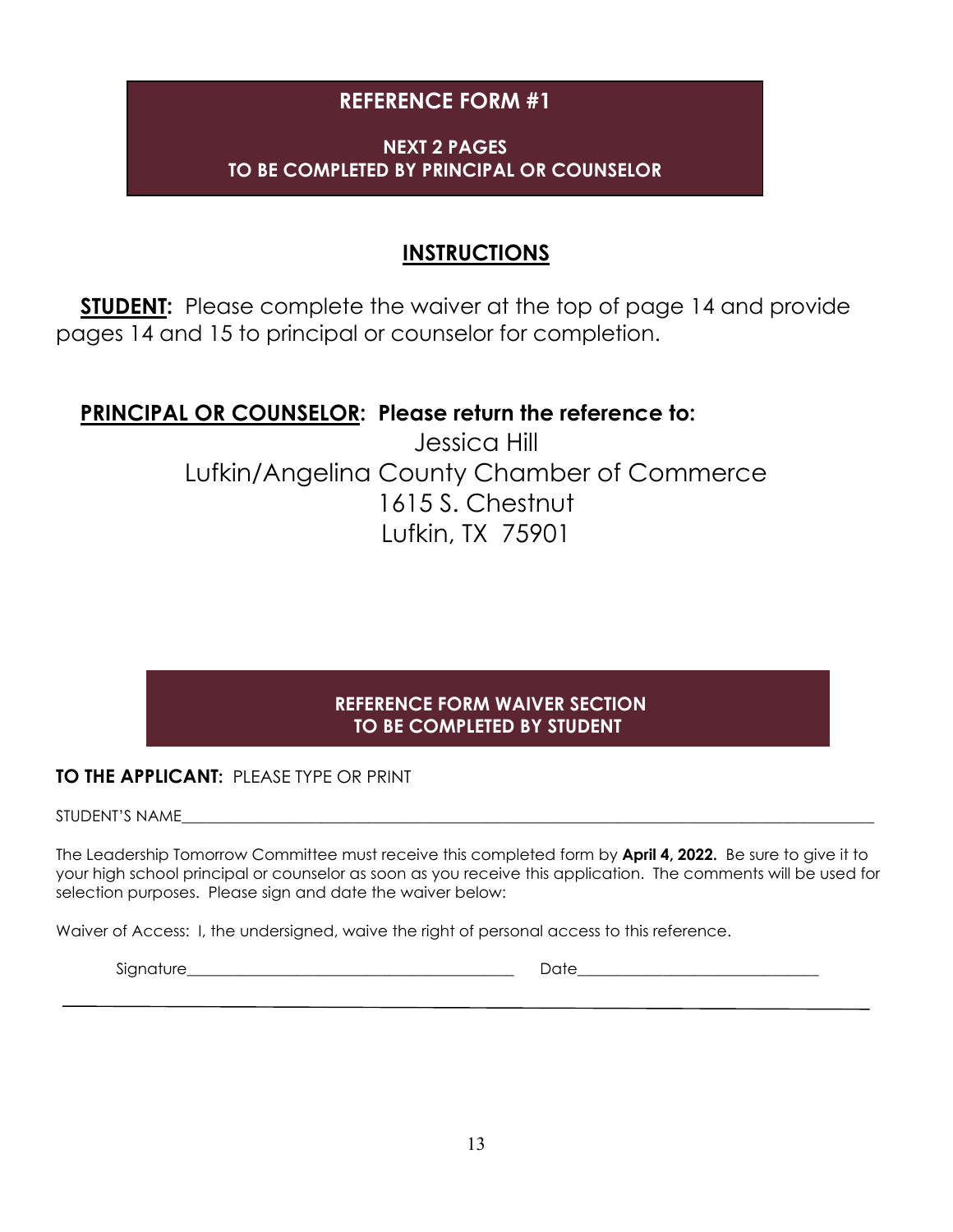#### **TO BE COMPLETED BY PRINCIPAL OR COUNSELOR**

#### **TO THE PRINCIPAL OR COUNSELOR:**

The person named above is an applicant for Leadership Tomorrow. The selection committee attaches considerable weight to the statements made by the references of the applicant. The committee is aware of the time necessary to prepare such an assessment and gratefully acknowledges your help.

| Please return this form no later than <b>April 4, 2022</b> , to:             | Lufkin, Texas 75901                   | Leadership Tomorrow, Attn: Jessica Hill<br>Lufkin/Angelina County Chamber of Commerce<br>1615 South Chestnut Street                                                                                                                                                                                                                                                 |
|------------------------------------------------------------------------------|---------------------------------------|---------------------------------------------------------------------------------------------------------------------------------------------------------------------------------------------------------------------------------------------------------------------------------------------------------------------------------------------------------------------|
|                                                                              |                                       |                                                                                                                                                                                                                                                                                                                                                                     |
|                                                                              |                                       | $\begin{picture}(20,10) \put(0,0){\vector(1,0){100}} \put(15,0){\vector(1,0){100}} \put(15,0){\vector(1,0){100}} \put(15,0){\vector(1,0){100}} \put(15,0){\vector(1,0){100}} \put(15,0){\vector(1,0){100}} \put(15,0){\vector(1,0){100}} \put(15,0){\vector(1,0){100}} \put(15,0){\vector(1,0){100}} \put(15,0){\vector(1,0){100}} \put(15,0){\vector(1,0){100}} \$ |
|                                                                              |                                       |                                                                                                                                                                                                                                                                                                                                                                     |
|                                                                              |                                       |                                                                                                                                                                                                                                                                                                                                                                     |
| 1. For how long and in what capacity have you known the student (applicant)? | (Attach additional pages, if needed.) |                                                                                                                                                                                                                                                                                                                                                                     |
| 2. What do you consider the applicant's primary talents or strengths?        |                                       |                                                                                                                                                                                                                                                                                                                                                                     |

3. **What do you consider the applicant's chief weaknesses?**

#### **LEADERSHIP TOMORROW – PRINCIPAL OR COUNSELOR REFERENCE FORM #1 CONT'D**

\_\_\_\_\_\_\_\_\_\_\_\_\_\_\_\_\_\_\_\_\_\_\_\_\_\_\_\_\_\_\_\_\_\_\_\_\_\_\_\_\_\_\_\_\_\_\_\_\_\_\_\_\_\_\_\_\_\_\_\_\_\_\_\_\_\_\_\_\_\_\_\_\_\_\_\_\_\_\_\_\_\_\_\_\_\_\_\_\_\_\_\_\_\_\_\_\_\_\_\_\_\_\_\_\_\_ \_\_\_\_\_\_\_\_\_\_\_\_\_\_\_\_\_\_\_\_\_\_\_\_\_\_\_\_\_\_\_\_\_\_\_\_\_\_\_\_\_\_\_\_\_\_\_\_\_\_\_\_\_\_\_\_\_\_\_\_\_\_\_\_\_\_\_\_\_\_\_\_\_\_\_\_\_\_\_\_\_\_\_\_\_\_\_\_\_\_\_\_\_\_\_\_\_\_\_\_\_\_\_\_\_\_

 $\_$  , and the set of the set of the set of the set of the set of the set of the set of the set of the set of the set of the set of the set of the set of the set of the set of the set of the set of the set of the set of th  $\_$  , and the set of the set of the set of the set of the set of the set of the set of the set of the set of the set of the set of the set of the set of the set of the set of the set of the set of the set of the set of th

\_\_\_\_\_\_\_\_\_\_\_\_\_\_\_\_\_\_\_\_\_\_\_\_\_\_\_\_\_\_\_\_\_\_\_\_\_\_\_\_\_\_\_\_\_\_\_\_\_\_\_\_\_\_\_\_\_\_\_\_\_\_\_\_\_\_\_\_\_\_\_\_\_\_\_\_\_\_\_\_\_\_\_\_\_\_\_\_\_\_\_\_\_\_\_\_\_\_\_\_

 $\mathcal{L}_\mathcal{L} = \{ \mathcal{L}_\mathcal{L} = \{ \mathcal{L}_\mathcal{L} = \{ \mathcal{L}_\mathcal{L} = \{ \mathcal{L}_\mathcal{L} = \{ \mathcal{L}_\mathcal{L} = \{ \mathcal{L}_\mathcal{L} = \{ \mathcal{L}_\mathcal{L} = \{ \mathcal{L}_\mathcal{L} = \{ \mathcal{L}_\mathcal{L} = \{ \mathcal{L}_\mathcal{L} = \{ \mathcal{L}_\mathcal{L} = \{ \mathcal{L}_\mathcal{L} = \{ \mathcal{L}_\mathcal{L} = \{ \mathcal{L}_\mathcal{$ 

- **4. Do you feel that this student needs this program and if so, why?**
- **5. Comment on the applicant's relationships with his/her peers.**

**6. Applicant's grade point average is \_\_\_\_\_\_\_\_\_\_ on a \_\_\_\_\_\_\_\_\_\_\_\_\_\_\_ scale.**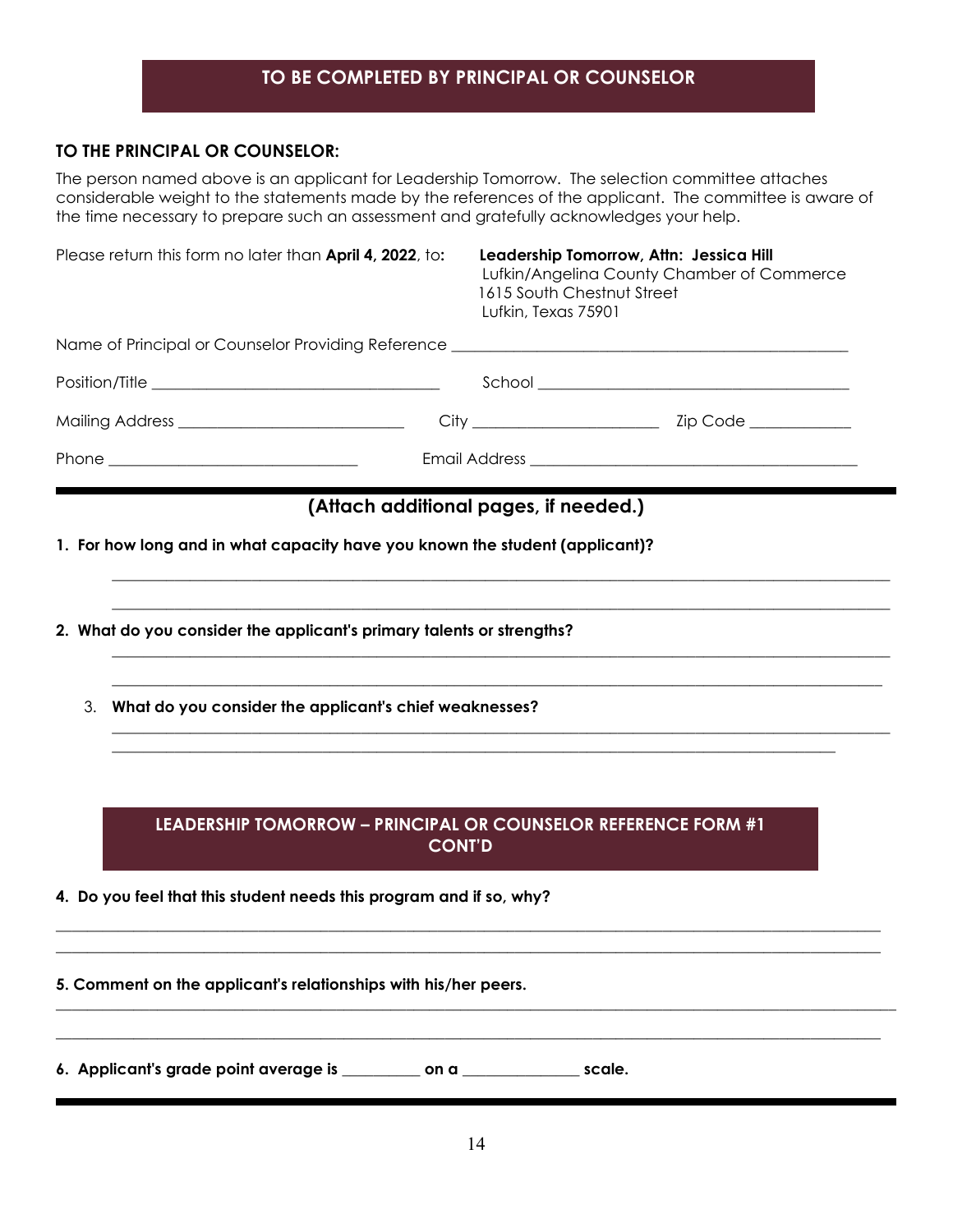**7. Please use the scale below to compare applicant with other high school juniors you have known.**

|                                  | <b>Exceptional</b> | <b>Excellent</b> | Good | Average | Poor | <b>Unable to Judge</b> |
|----------------------------------|--------------------|------------------|------|---------|------|------------------------|
| Character                        |                    |                  |      |         |      |                        |
| <b>Concern for others</b>        |                    |                  |      |         |      |                        |
| <b>Responsibility</b>            |                    |                  |      |         |      |                        |
| Leadership                       |                    |                  |      |         |      |                        |
| Curiosity                        |                    |                  |      |         |      |                        |
| Ability to work with others      |                    |                  |      |         |      |                        |
| Maturity                         |                    |                  |      |         |      |                        |
| Poise                            |                    |                  |      |         |      |                        |
| <b>Oral Communication Skills</b> |                    |                  |      |         |      |                        |
| <b>Persistence &amp; Drive</b>   |                    |                  |      |         |      |                        |
| Interest in community            |                    |                  |      |         |      |                        |
| <b>Analytical ability</b>        |                    |                  |      |         |      |                        |

**9. Please comment generally on the applicant's ability to communicate with others, his/her behavior in a group setting (participant or observer), interest in community affairs and potential for becoming a community leader.**

\_\_\_\_\_\_\_\_\_\_\_\_\_\_\_\_\_\_\_\_\_\_\_\_\_\_\_\_\_\_\_\_\_\_\_\_\_\_\_\_\_\_\_\_\_\_\_\_\_\_\_\_\_\_\_\_\_\_\_\_\_\_\_\_\_\_\_\_\_\_\_\_\_\_\_\_\_\_\_\_\_\_\_\_\_\_\_\_\_\_\_\_\_\_\_\_\_\_\_\_\_\_\_\_\_\_\_\_ \_\_\_\_\_\_\_\_\_\_\_\_\_\_\_\_\_\_\_\_\_\_\_\_\_\_\_\_\_\_\_\_\_\_\_\_\_\_\_\_\_\_\_\_\_\_\_\_\_\_\_\_\_\_\_\_\_\_\_\_\_\_\_\_\_\_\_\_\_\_\_\_\_\_\_\_\_\_\_\_\_\_\_\_\_\_\_\_\_\_\_\_\_\_\_\_\_\_\_\_\_\_\_\_\_\_\_\_

**Note: This signature verifies your approval for the applicant to attend all sessions of Leadership Tomorrow**

 $\mathcal{L}_\mathcal{L} = \mathcal{L}_\mathcal{L} = \mathcal{L}_\mathcal{L} = \mathcal{L}_\mathcal{L} = \mathcal{L}_\mathcal{L} = \mathcal{L}_\mathcal{L} = \mathcal{L}_\mathcal{L} = \mathcal{L}_\mathcal{L} = \mathcal{L}_\mathcal{L} = \mathcal{L}_\mathcal{L} = \mathcal{L}_\mathcal{L} = \mathcal{L}_\mathcal{L} = \mathcal{L}_\mathcal{L} = \mathcal{L}_\mathcal{L} = \mathcal{L}_\mathcal{L} = \mathcal{L}_\mathcal{L} = \mathcal{L}_\mathcal{L}$ 

**Signature of Principal**\_\_\_\_\_\_\_\_\_\_\_\_\_\_\_\_\_\_\_\_\_\_\_\_\_\_\_\_\_\_\_\_\_\_\_\_\_\_\_ **Date**\_\_\_\_\_\_\_\_\_\_\_\_\_\_\_\_\_\_\_\_

**--END OF PRINCIPAL OR COUNSELOR REFERENCE--**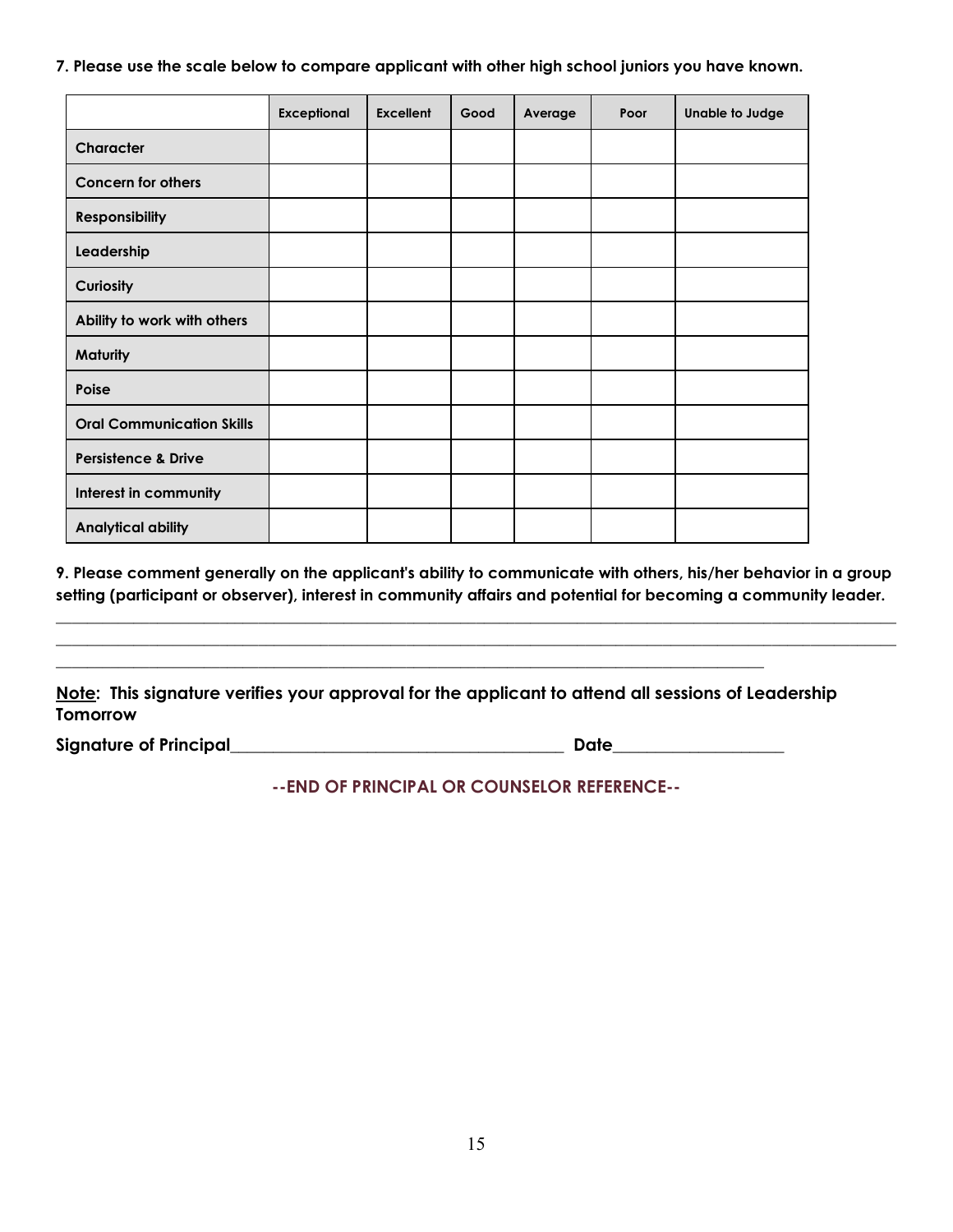#### **REFERENCE FORM #2**

#### **NEXT 2 PAGES TO BE COMPLETED BY THE CORPORATE SPONSOR**

## **INSTRUCTIONS**

**STUDENT:** Will need to complete the waiver at the top the next page (17) and provide the two pages, 17 and 18, to his or her corporate sponsor, regardless of whether the sponsor knows the applicant.

 If the corporate sponsor (1) does **not** know the applicant or (2) is applicant or (2) is a parent of the applicant, the student will need to provide a letter of reference from a non-related adult that knows the student well. This should not be the school principal or counselor.

**Corporate Sponsor:** The letter of reference should include why the student is a good candidate for the Leadership Tomorrow program.

#### **Please return the reference to:**

Jessica Hill Lufkin/Angelina County Chamber of Commerce 1615 S. Chestnut Lufkin, TX 75901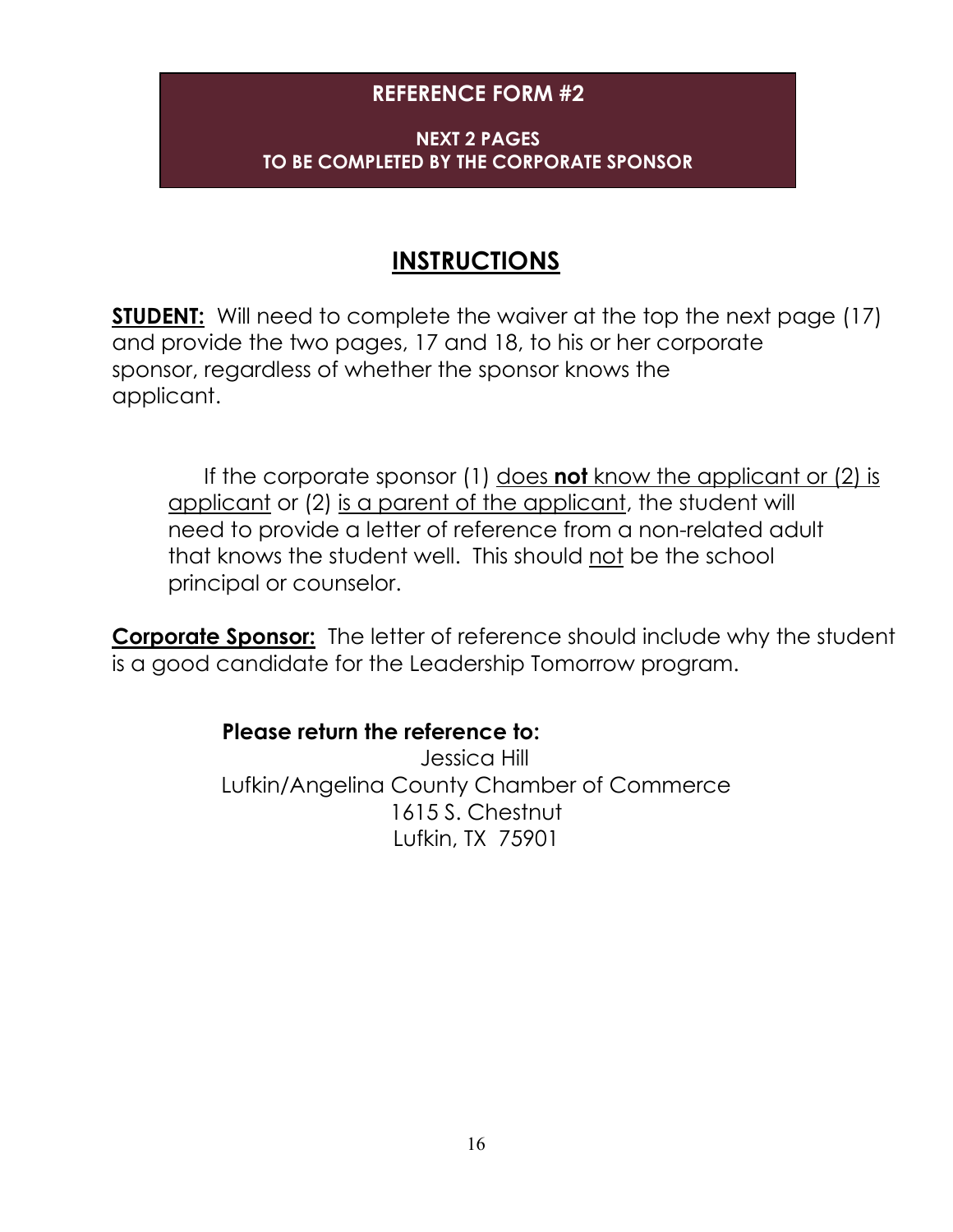#### **LEADERSHIP TOMORROW - CORPORATE SPONSOR REFERENCE FORM TO BE COMPLETED BY CORPORATE SPONSOR**

#### **TO THE APPLICANT -** PLEASE TYPE OR PRINT

| STUDENT'S NAME    |  |  |  |
|-------------------|--|--|--|
| STUDENT'S SCHOOL: |  |  |  |

The Leadership Tomorrow Committee must receive this completed form by **April 4, 2022**. Be sure to give the form to the corporate sponsor as soon as possible. The comments will be used for selection purposes only. Please sign and date the waiver below.

Waiver of access: I, the undersigned, waive the right of personal access to the reference.

Student's Signature: \_\_\_\_\_\_\_\_\_\_\_\_\_\_\_\_\_\_\_\_\_\_\_\_\_\_\_\_\_\_\_\_\_\_\_\_\_\_\_\_\_\_\_\_\_\_\_\_\_\_\_Date\_\_\_\_\_\_\_\_\_\_\_\_\_\_\_\_\_\_\_\_\_\_\_\_

#### **TO THE CORPORATE SPONSOR: Thank you for your sponsorship!**

The person named above is an applicant for Leadership Tomorrow. The selection committee attaches considerable weight to the statements made by the references of the applicant. The committee is aware of the time necessary to prepare such an assessment and gratefully acknowledges your help.

Please return this form no later than **April 4, 2022**, to: **Leadership Tomorrow, Attn: Jessica Hill** 1615 South Chestnut Street Lufkin, Texas 75901

| the \$200 sponsor fee. Please complete the following. PLEASE DO NOT PAY IN ADVANCE. | If this applicant is accepted into the Leadership Tomorrow Program, you will be invoiced for |
|-------------------------------------------------------------------------------------|----------------------------------------------------------------------------------------------|
|                                                                                     |                                                                                              |
|                                                                                     |                                                                                              |
|                                                                                     |                                                                                              |
|                                                                                     | $\mathsf{Zip:}\_\_\_\_\_\_\_\_\_\_\_\_\_\_\_\_\_\_\_\_\_\_\_\_\_\_\_$                        |
|                                                                                     |                                                                                              |
|                                                                                     |                                                                                              |

**Do you know the applicant? \_\_\_Yes \_\_\_\_No**  If yes, please continue. If no, this completes the Corporate Sponsor section--do not proceed.

**Are you the applicant's parent? \_\_\_\_Yes \_\_\_\_No** 

If yes, the corporate sponsor section is complete--do not proceed.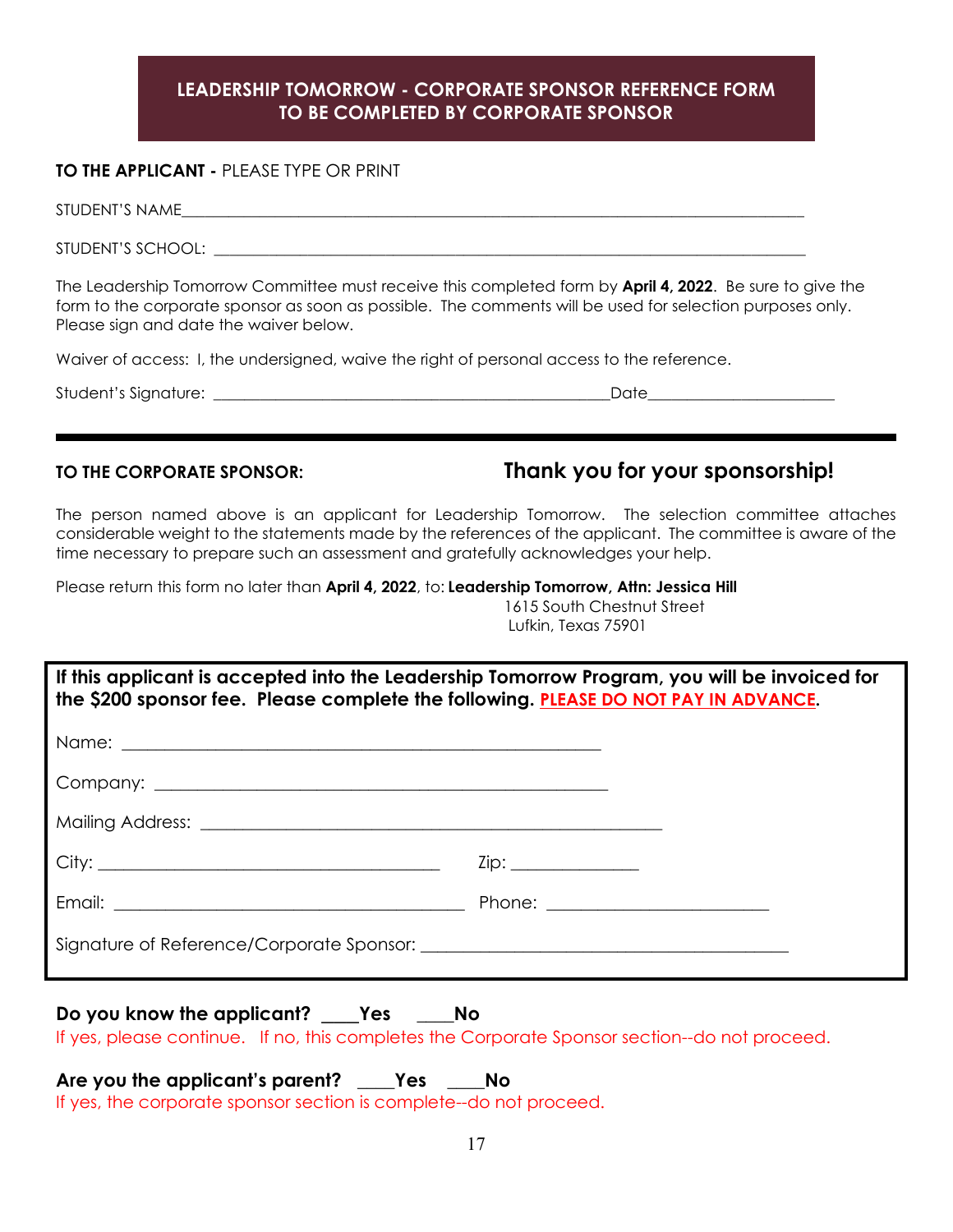#### **LEADERSHIP TOMORROW - CORPORATE SPONSOR REFERENCE FORM – CONT'D.**

**(You may add additional pages to complete the following questions. Your input is very valuable to the selection committee.)**

\_\_\_\_\_\_\_\_\_\_\_\_\_\_\_\_\_\_\_\_\_\_\_\_\_\_\_\_\_\_\_\_\_\_\_\_\_\_\_\_\_\_\_\_\_\_\_\_\_\_\_\_\_\_\_\_\_\_\_\_\_\_\_\_\_\_\_\_\_\_\_\_\_\_\_\_\_\_\_\_\_\_\_\_\_\_\_\_\_\_\_\_\_\_\_\_\_\_\_\_\_\_\_\_\_\_\_\_ \_\_\_\_\_\_\_\_\_\_\_\_\_\_\_\_\_\_\_\_\_\_\_\_\_\_\_\_\_\_\_\_\_\_\_\_\_\_\_\_\_\_\_\_\_\_\_\_\_\_\_\_\_\_\_\_\_\_\_\_\_\_\_\_\_\_\_\_\_\_\_\_\_\_\_\_\_\_\_\_\_\_\_\_\_\_\_\_\_\_\_\_\_\_\_\_\_\_\_\_\_\_\_\_\_\_

 $\_$  , and the set of the set of the set of the set of the set of the set of the set of the set of the set of the set of the set of the set of the set of the set of the set of the set of the set of the set of the set of th  $\_$  , and the set of the set of the set of the set of the set of the set of the set of the set of the set of the set of the set of the set of the set of the set of the set of the set of the set of the set of the set of th  $\_$  , and the set of the set of the set of the set of the set of the set of the set of the set of the set of the set of the set of the set of the set of the set of the set of the set of the set of the set of the set of th

 $\_$  , and the set of the set of the set of the set of the set of the set of the set of the set of the set of the set of the set of the set of the set of the set of the set of the set of the set of the set of the set of th

**1.How long and in what capacity have you known the applicant?** \_\_\_\_\_\_\_\_\_\_\_\_\_\_\_\_\_\_\_\_\_\_\_\_\_\_\_\_\_\_\_\_\_\_\_\_\_\_\_\_\_\_

**2**. **How does the applicant show interest in what's happening in his/her community?**

**3. Please use the scale below to compare applicant with other high school juniors you have known:**

|                                       | <b>Exceptional</b> | <b>Excellent</b> | Good | Average | Poor | <b>Unable to Judge</b> |
|---------------------------------------|--------------------|------------------|------|---------|------|------------------------|
| Character                             |                    |                  |      |         |      |                        |
| <b>Maturity</b>                       |                    |                  |      |         |      |                        |
| Poise                                 |                    |                  |      |         |      |                        |
| <b>Oral Communi-</b><br>cation Skills |                    |                  |      |         |      |                        |
| Interest in<br>Community              |                    |                  |      |         |      |                        |

**4. Why is this student a good candidate for the program?** 

**5. Please comment generally on the applicant's attitude regarding his community and school, and provide any additional information that you would like for us to know about the applicant.** 

**\_\_\_\_\_\_\_\_\_\_\_\_\_\_\_\_\_\_\_\_\_\_\_\_\_\_\_\_\_\_\_\_\_\_\_\_\_\_\_\_\_\_\_\_\_\_\_\_\_\_\_\_\_\_\_\_\_\_\_\_\_\_\_\_\_\_\_\_\_\_\_\_\_\_\_\_\_\_\_\_\_\_\_\_\_\_\_\_\_\_\_\_\_\_\_\_\_**

**\_\_\_\_\_\_\_\_\_\_\_\_\_\_\_\_\_\_\_\_\_\_\_\_\_\_\_\_\_\_\_\_\_\_\_\_\_\_\_\_\_\_\_\_\_\_\_\_\_\_\_\_\_\_\_\_\_\_\_\_\_\_\_\_\_\_\_\_\_\_\_\_\_\_\_\_\_\_\_\_\_\_\_\_\_\_\_\_\_\_\_\_\_\_\_\_\_**

 $\mathcal{L}_\text{max}$  , and the set of the set of the set of the set of the set of the set of the set of the set of the set of the set of the set of the set of the set of the set of the set of the set of the set of the set of the

 $\mathcal{L}_\mathcal{L} = \{ \mathcal{L}_\mathcal{L} = \{ \mathcal{L}_\mathcal{L} = \{ \mathcal{L}_\mathcal{L} = \{ \mathcal{L}_\mathcal{L} = \{ \mathcal{L}_\mathcal{L} = \{ \mathcal{L}_\mathcal{L} = \{ \mathcal{L}_\mathcal{L} = \{ \mathcal{L}_\mathcal{L} = \{ \mathcal{L}_\mathcal{L} = \{ \mathcal{L}_\mathcal{L} = \{ \mathcal{L}_\mathcal{L} = \{ \mathcal{L}_\mathcal{L} = \{ \mathcal{L}_\mathcal{L} = \{ \mathcal{L}_\mathcal{$ 

 $\overline{\phantom{a}}$  , and the set of the set of the set of the set of the set of the set of the set of the set of the set of the set of the set of the set of the set of the set of the set of the set of the set of the set of the s

#### **--END OF CORPORATE SPONSOR REFERENCE—**

**\_\_\_\_\_\_\_\_\_\_\_\_\_\_\_\_\_\_\_\_\_\_\_\_\_\_\_\_\_\_\_\_\_\_\_\_\_\_\_\_\_\_\_\_\_\_\_\_\_\_\_\_\_\_\_\_\_\_\_\_\_\_\_\_\_\_\_\_\_\_\_\_\_\_\_\_\_\_\_\_\_\_\_\_\_\_\_\_\_\_\_\_\_\_\_\_**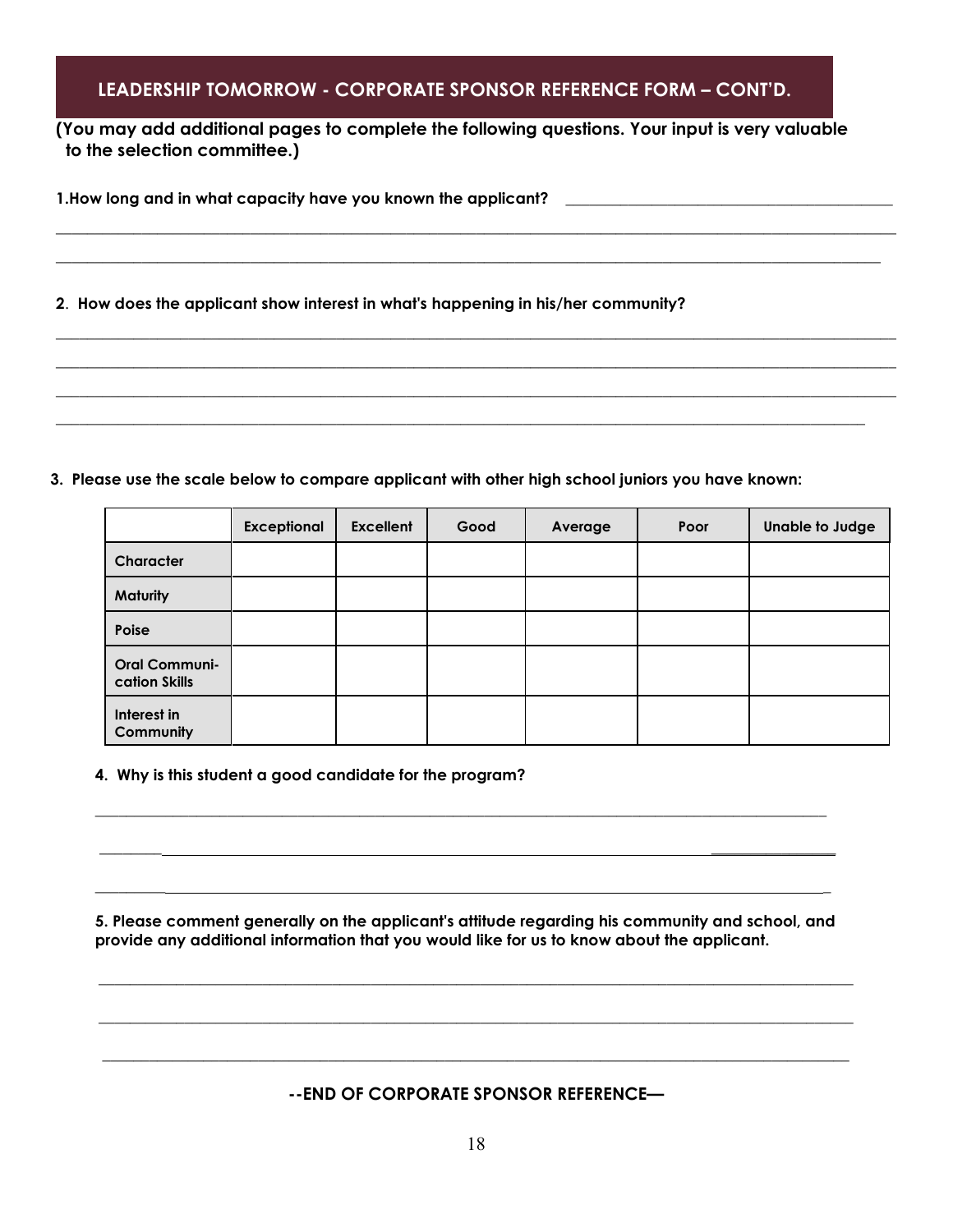# **Extra-Curricular Activity Notification**

#### *(Please have each of your extra-curricular activity leaders sign below that they are informed of your Leadership Tomorrow schedule and provide them with a copy, so they have the dates for future reference.)*

I am aware that **I** am aware that **I** am aware that  $\overline{a}$  (student's name) will be participating in the Leadership Tomorrow program for 2022-2023 and will be attending Leadership Tomorrow sessions/activities on the days and times provided below:

| September 6, 2022       | <b>OPENING RECEPTION</b>     | $5:30$ PM $-6:45$ PM  |
|-------------------------|------------------------------|-----------------------|
| September 7, 2022       | LEADERSHIP FORUM             | $8:00$ AM $-3:00$ PM  |
| September 10, 2022      | <b>TEAM BUILDING DAY</b>     | $9:00$ AM $- 2:00$ PM |
| September 15-18, 2022   | <b>TSFF</b>                  | $9:00$ AM $- 2:00$ PM |
| October 5, 2022         | REGULAR SESSION DAY          | $8:00$ AM $-3:00$ PM  |
| November 2, 2022        | REGULAR SESSION DAY          | $8:00$ AM $-3:00$ PM  |
| December 7, 2022        | REGULAR SESSION DAY          | $8:00$ AM $-3:00$ PM  |
| <b>January 11, 2023</b> | REGULAR SESSION DAY          | 8:00 AM-3:00 PM       |
| January __ 2023 TBA     | <b>CHAMBER BANQUET</b>       | $5:00$ PM- $8:30$ PM  |
| February 1, 2023        | REGULAR SESSION DAY          | $8:00$ AM $-3:00$ PM  |
| March 1, 2023           | REGULAR SESSION DAY          | $8:00$ AM $-3:00$ PM  |
| March __, 2023          | <b>VOLUNTEER PROJECT DAY</b> | $8:00$ AM $-3:00$ PM  |
| April 5, 2023           | REGULAR SESSION DAY          | $8:00$ AM $-3:00$ PM  |
| April 17, 2023          | <b>GRADUATION</b>            | $6:00$ PM $- 8:30$ PM |

*Thank you for your cooperation with this schedule and absences on these dates!* **SIGNATURE OF EACH EXTRA-CURRICULAR LEADER DATE SIGNED/NOTIFIED** 

 $\overline{\phantom{a}}$  , and the contract of the contract of the contract of the contract of the contract of the contract of the contract of the contract of the contract of the contract of the contract of the contract of the contrac

\_\_\_\_\_\_\_\_\_\_\_\_\_\_\_\_\_\_\_\_\_\_\_\_\_\_\_ \_\_\_\_\_\_\_\_\_\_\_\_\_\_\_\_\_\_\_

\_\_\_\_\_\_\_\_\_\_\_\_\_\_\_\_\_\_\_\_\_\_\_\_\_\_\_ \_\_\_\_\_\_\_\_\_\_\_\_\_\_\_\_\_\_\_

\_\_\_\_\_\_\_\_\_\_\_\_\_\_\_\_\_\_\_\_\_\_\_\_\_\_\_ \_\_\_\_\_\_\_\_\_\_\_\_\_\_\_\_\_\_\_

20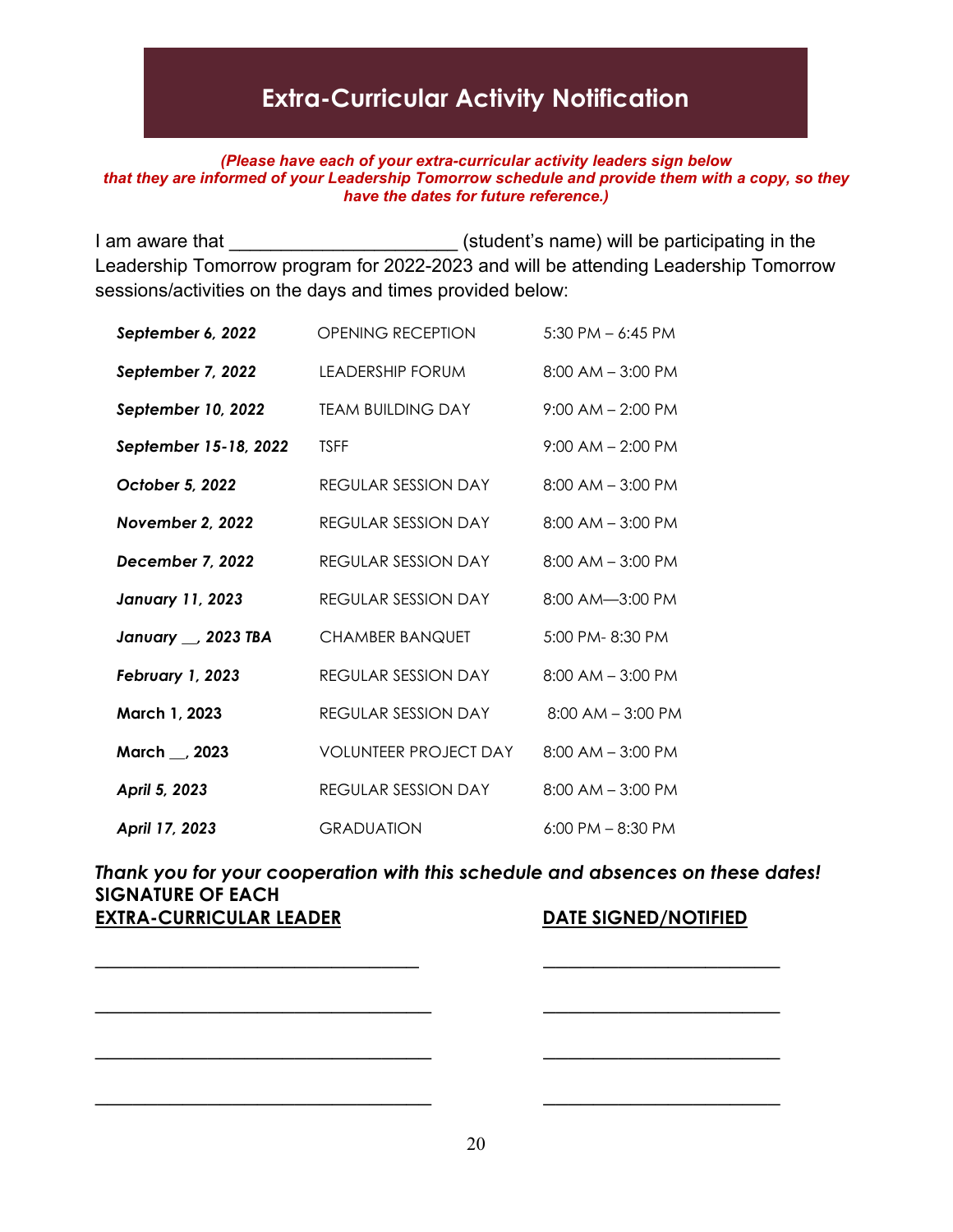# **Participant Consent Form for Publicity Purposes**

#### **Select one of the following options**

I hereby grant full permission to Leadership Tomorrow to use my photo and information from the Leadership Tomorrow application in any publication or advertising materials (printed or electronic). This consent also serves to waive all rights of privacy or compensation which I may have in connection with the use of my photograph or profile information.

\_\_\_\_Please do not use my photograph in any publication or advertising materials.

Please do not use my profile information from the Leadership Tomorrow application in any publication or advertising materials.

| <b>Participant (Print)</b>        | <b>Participant's (Signature)</b>      |              | <b>Date</b>     |
|-----------------------------------|---------------------------------------|--------------|-----------------|
| <b>Parent or Guardian (Print)</b> | <b>Parent or Guardian (Signature)</b> |              | <b>Date</b>     |
| <b>Address</b>                    | <b>City</b>                           | <b>State</b> | <b>Zip Code</b> |
| <b>Phone Number:</b>              |                                       |              |                 |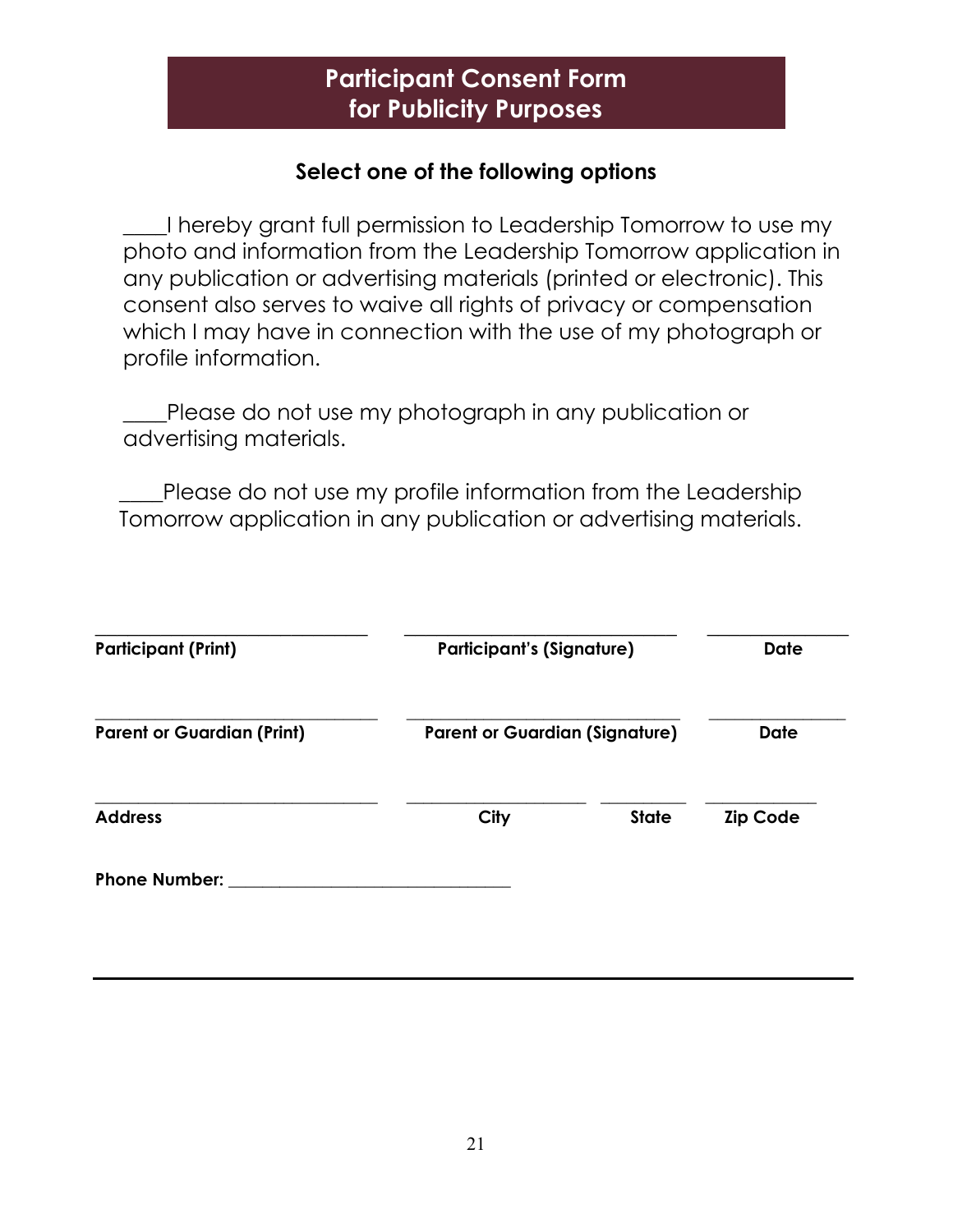# **Leadership Tomorrow Transportation Liability Release Form**

I, \_\_\_\_\_\_\_\_\_\_\_\_\_\_\_\_\_\_\_\_\_\_\_\_\_\_\_\_, am voluntarily riding to and from sessions of Leadership Tomorrow, in vehicles or buses, either rented or provided on a pro bono basis to benefit the Leadership Tomorrow program and the Lufkin/Angelina County Chamber of Commerce, as well as benefiting me as a member of the 2022-2023 class of Leadership Tomorrow.

I realize that travel in these vehicles is a risk, just as any travel in any vehicle is a risk when I am driving or anyone else is driving, and that road conditions, weather conditions and the actions of other drivers will influence the safety conditions of travel.

I hereby release the drivers and providers of the vehicles, whether owned or rented/leased, all participants in Leadership Tomorrow and their employers; all representatives of Leadership Tomorrow and the Lufkin/Angelina County Chamber of Commerce and their employees; from any liability from any injuries that may be associated with driving to and from Leadership Tomorrow activities.

| Signed this | day of |  |
|-------------|--------|--|
|             |        |  |

Participant Signature: \_\_\_\_\_\_\_\_\_\_\_\_\_\_\_\_\_\_\_\_\_\_\_\_\_\_\_\_\_\_\_\_\_\_\_\_\_\_\_\_\_\_\_

Parent or Guardian's Signature: \_\_\_\_\_\_\_\_\_\_\_\_\_\_\_\_\_\_\_\_\_\_\_\_\_\_\_\_\_\_\_\_\_\_\_

Printed Name of Parent or Guardian: **Example 2018**